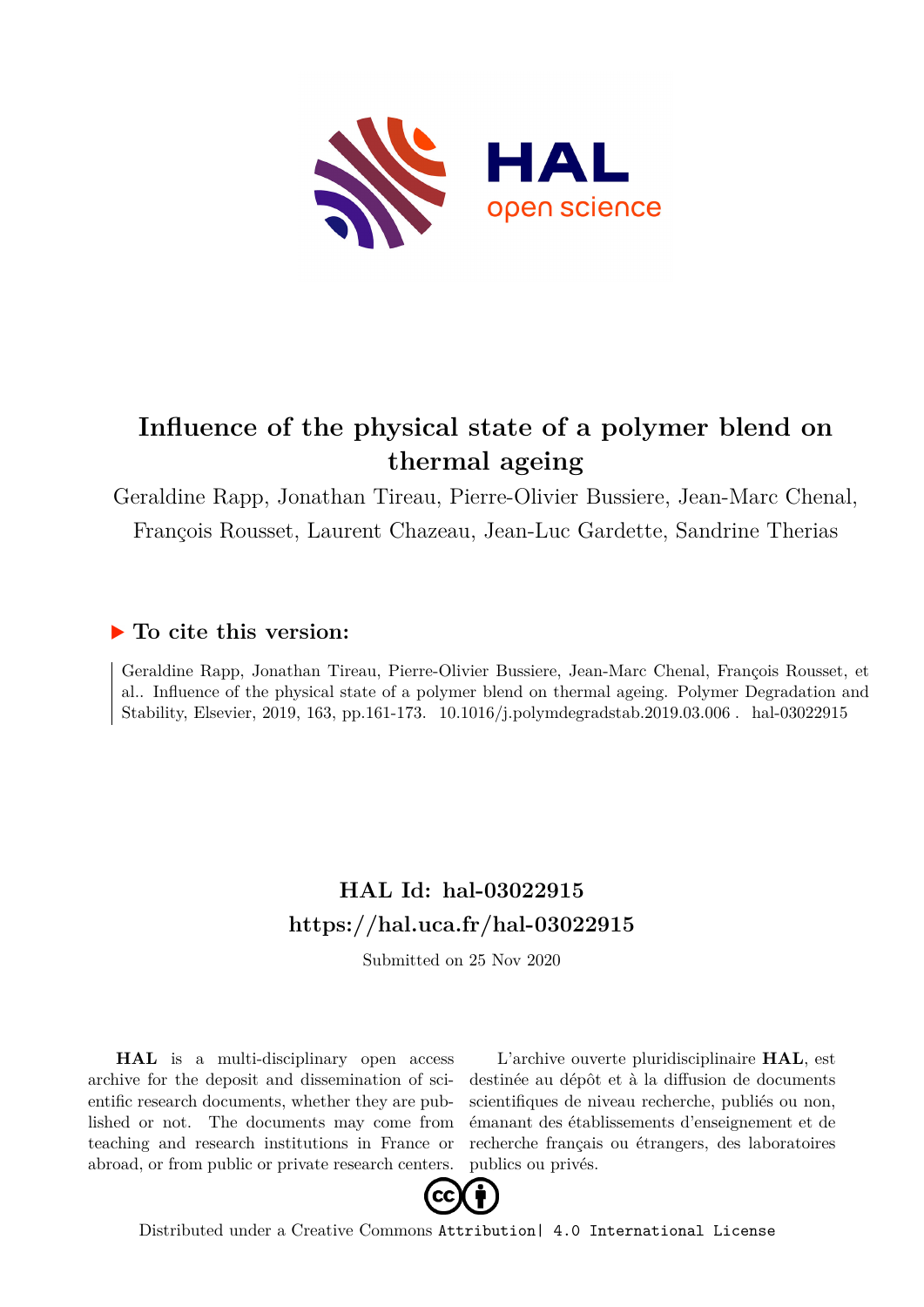# **Influence of the physical state of a polymer blend on thermal ageing**

Geraldine Rapp<sup>1</sup>, Jonathan Tireau<sup>3</sup>, Pierre-Olivier Bussiere<sup>1</sup>, Jean-Marc Chenal<sup>2</sup>, François

Rousset<sup>4</sup>, Laurent Chazeau<sup>2</sup>, Jean-Luc Gardette<sup>1</sup>, Sandrine Therias<sup>\*1</sup>

- 1 Université Clermont Auvergne, CNRS, SIGMA Clermont, ICCF, F-63000 Clermont-Ferrand, France
- 2 Université de Lyon, INSA Lyon, MATEIS, UMR CNRS 5510, 7 avenue Jean Capelle, F-69621 Villeurbanne, France
- 3 EDF R&D, Materials and Mechanics of Components Department, Chemistry and Materials for energy efficiency Group, Avenue des Renardières, F-77818 Moret-sur-Loing, France
- 4 Université de Lyon, INSA Lyon, CETHIL, UMR CNRS 5008, 9 rue de la Physique, F-69621 Villeurbanne, France

# **Abstract**

Crosslinked linear polyethylene/branched polyethylene blends have been studied by thermooxidation at different temperatures (between 60°C and 110°C), which are either below or above the melting temperature of each polyethylene in the blend.

The modifications of the chemical structure of both polyethylenes and the blends were monitored by infrared spectroscopy during thermo-oxidation. The same oxidation products could be identified between the linear polyethylene and the branched polyethylene. Chemical derivatization treatments allowed confirming the thermo-oxidation mechanism of polyethylene and the same oxidation products for both polyethylenes. By using an Arrhenius approach, it has been shown that accelerated ageing above 80°C is not representative of thermal ageing below this temperature. Moreover, it was shown that there was no influence of the physical state of the polymer during thermal ageing on the observed non-Arrhenius behavior. Thus, extrapolating accelerated ageing tests to lower temperatures by an Arrhenius approach in order to predict the lifetime of the polymer leads to critical errors.

**Keywords** *polyethylene ; crosslinked ; thermo-oxidation ; Arrhenius ; physical state* 

\* Corresponding Author: Sandrine Therias

I.C.C.F. UMR 6296 - Institut de Chimie de Clermont-Ferrand Université Clermont Auvergne - CNRS - SIGMA Clermont Campus des Cézeaux - 24, avenue Blaise Pascal - TSA 60026 - CS 60026 63178 Aubière Cedex

E-mail: [sandrine.therias@uca.fr](mailto:sandrine.therias@uca.fr)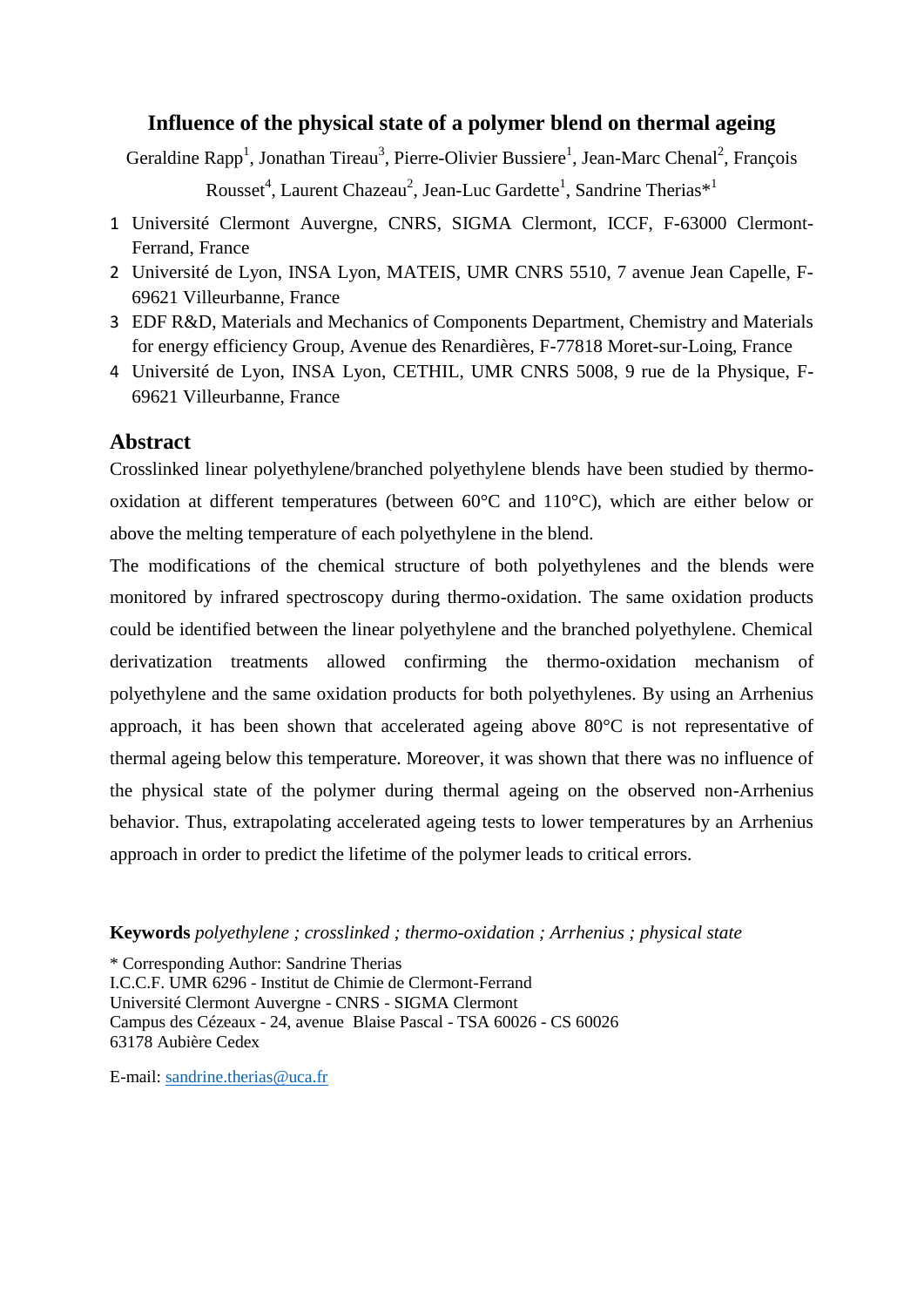# **1. Introduction**

Polymer materials are used in many different fields due to their excellent performances, such as low weight and easy processing, associated to low cost and inertness. Polyethylene (PE) is one of the most common, widespread and most inexpensive thermoplastic polymers used for industrial applications. Specifically, crosslinked polyethylene is the base compound for cable insulation manufacturing since it maintains the good dielectric property of the original polymer, and has good mechanical properties and thermal stability. During last years, new regulatory requirements and cost considerations led to the development of new polymeric materials by the cable industry. Among them, blends of crosslinked linear polyethylene with branched polyethylene are intended for replacing part of the currently used EPDM insulating part of the K1 qualified electric cables in nuclear power plants. Indeed, due to the large variety of available molecular architectures of polyethylenes (depending on various types of polymerization methods), a very large panel of mechanical and thermal properties is available through their blending [1–3].

Thermal oxidation is one of the most frequent and important stresses that affect polymer properties, particularly when they are used as electrical insulating materials. Under its working conditions, the cable is permanently subjected to thermal ageing (between 50 and 70°C inside the reactor building), which can cause irreversible damages to the polyethylene insulant of the cable.

Much work has been carried out on the analysis of thermally induced oxidation of polyethylene [4–8]. It is generally admitted that chemical degradation has consequences at upper scales and affects both macromolecular architecture [9,10] and crystalline morphology and microstructure [11–15], with subsequent effects on the mechanical behavior such as, for instance, embrittlement [16]. Thermal ageing of crosslinked polyethylene has also been studied, to a lesser extent [17–19]. Thermal oxidation leads to a decrease of the gel fraction resulting from a chain scission process [17,19] and an increase of the overall crystallinity ratio [19,20] which is usually ascribed to chemi-crystallization and/or annealing phenomena. Some changes in the physical properties such as discolouration, volume shrinkage and brittleness have also been observed [21]. Thermal ageing also leads to the deterioration of electrical and mechanical properties [22,23].

All these previous works were performed at elevated temperatures in order to increase the oxidation rate of the polymers. Sometimes, these data are used to extrapolate material performance to use conditions of the polymer and predict its lifetime. This method requires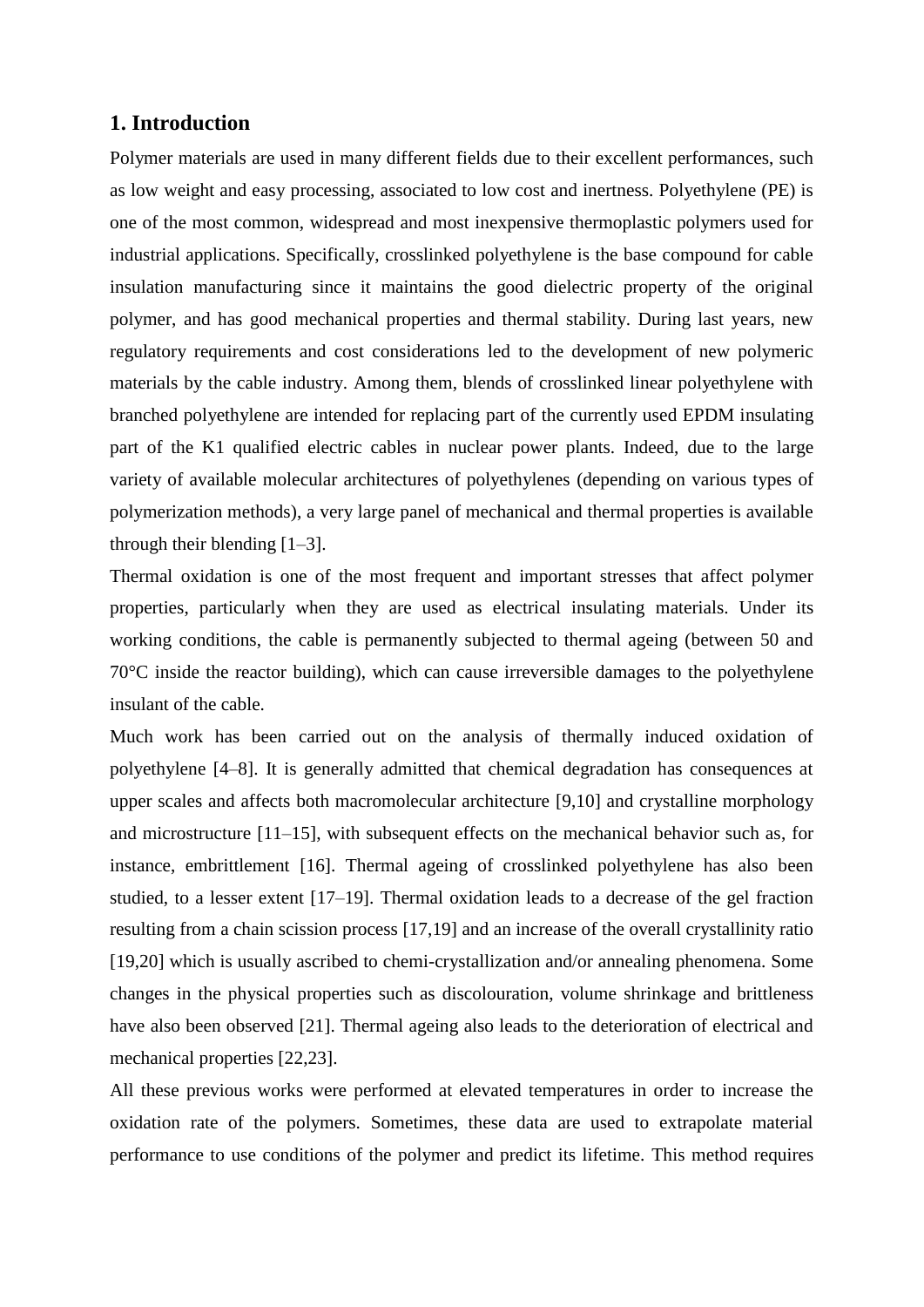that the mechanisms occuring during accelerated ageing are the same as those during ageing in service conditions. However, polymer oxidation depends on simultaneous chemical and physical reactions and accelerative conditions add complexity to this phenomenon. There have been numerous studies over the past 20 years that mention non-Arrhenius behaviors for non-crystalline and crystalline polymers, where a linear relationship is insufficient to match the observed aging data [24-30].

In the case of semi-crystalline materials such as polyethylene, increasing the temperature may also change the physical state of the polymer, i.e. the crystalline microstructure and ratio. In the case of polyethylenes blends having several melting temperatures, increasing the temperature during accelerated ageing tests may lead to a partial or complete melting of the crystallites. Therefore, this also questions the representativeness of accelerated ageing tests with respect to natural ageing in use conditions.

Thus, the aim of this work is to study the degradation in thermooxidative conditions of a crosslinked linear polyethylene/branched polyethylene blend. The validity of accelerated ageing in comparison with natural ageing will be investigated using an Arrhenius approach. This question is addressed here by using different ageing temperatures, which are either below or above the melting temperature of each polyethylene in the blend. Therefore, the influence of the physical state of the polymer on the ageing mechanism and kinetics will be addressed as well as the following questions : under which conditions accelerated ageing experiments still have their predictive value ? Does the physical state of the polymer have an influence on the ageing mechanism and the kinetics ? Is accelerated ageing representative of natural ageing in service conditions ?

# **2. Experimental section**

#### **2.1. Materials**

The linear polyethylene, hereafter called PE (LLDPE 324CE), was supplied by SABIC<sup>®</sup> and the branched polyethylene, hereafter called PEcB (DM940), was supplied by  $TAFMER^{TM}$ . Both polyethylenes are copolymers of ethylene and butene, respectively 3.4% and 9.4% of butene for PE and PEcB, determined by  ${}^{1}H$  and  ${}^{13}C$  NMR spectroscopy [31] according to Nuanthanom's method [32].

The molar masses of both polyethylenes were estimated by SEC using 1,2,4 trichlorobenzene as an eluent in a column at 150°C at a flow rate of 0.6 mL/min and the calculated masses were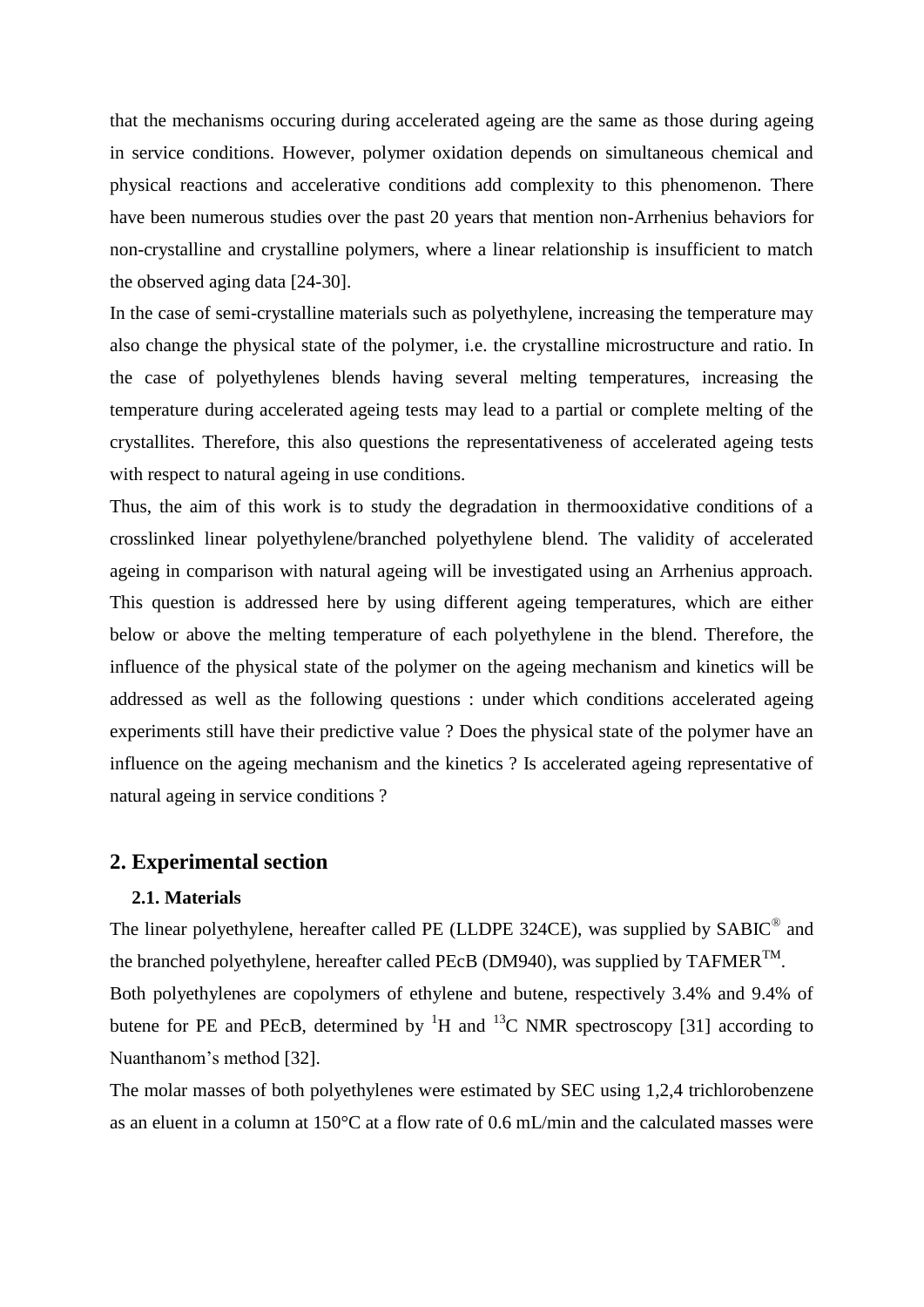$M_n = 20000$  g.mol<sup>-1</sup>,  $M_w = 73000$  g.mol<sup>-1</sup> for PE and  $M_n = 22000$  g.mol<sup>-1</sup>,  $M_w = 62000$  $g$ .mol<sup>-1</sup> for PEcB.

Dicumyl peroxide (DCP, Arkema Luperox®) was used as crosslinking agent.

#### **2.2. Processing**

PE/PEcB blends of 100/0, 70/30, 50/50, 30/70, 0/100 wt% were prepared at the Nexans Research Center (Lyon). Pellets were processed in an external mixer at a temperature of 120°C and were mixed with 2 wt. % DCP for 8 to 10 min.

Afterwards, the samples were calendered and then compression-molded at 180°C under 200 bars for 6.5 min, according to moving die rheometry results (6.5 min is the time needed to obtain 98% of the maximum torque). 80 µm thick films were obtained using moulds for spectroscopy analysis. Thick sheets of 400-500  $\mu$ m were used for other experiments (DSC, gel fraction, rheology…).

The same process was carried out without DCP in order to obtain sheets of non-crosslinked blends.

The composition of the blends is listed in Table 1.

| <b>Blend composition (wt. <math>\%</math>)</b> | <b>Non-crosslinked samples</b> | <b>Crosslinked samples*</b> |
|------------------------------------------------|--------------------------------|-----------------------------|
| 100% PE                                        | PE.                            | PEr                         |
| 70% PE - 30% PEcB                              | 7030                           | 7030r                       |
| 50% PE - 50% PEcB                              | 5050                           | 5050r                       |
| 30% PE - 70% PEcB                              | 3070                           | 3070r                       |
| 100% PEcB                                      | <b>PEcB</b>                    | PEcBr                       |

**Table 1 - Composition of the blends.**

**\*including 2 wt. % DCP**

#### **2.3. Thermal ageing**

Thermal oxidation of the samples was carried out in air-circulation ovens at five different temperatures: 60°C, 80°C, 90°C, 100°C and 110°C.

These temperatures have been chosen in order to vary the physical state of each polymer in the blend during thermal ageing and to operate below and above the melting points of the polyethylenes.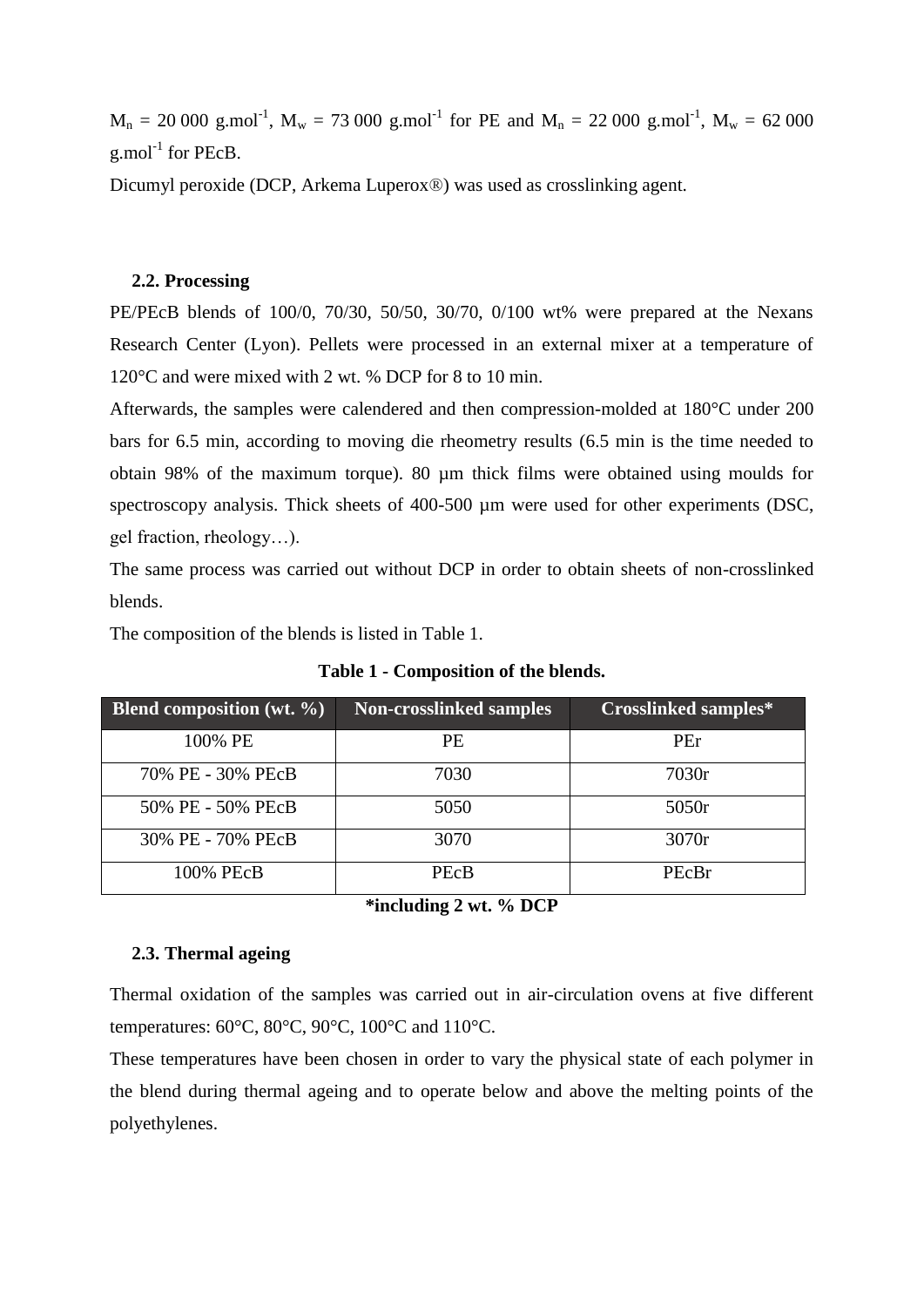#### **2.4. Characterization techniques**

#### *IR spectroscopy*

Infrared spectra were recorded in transmission mode with a Nicolet 6700 FTIR spectrometer, working with OMNIC software, on 80 µm thick films. Spectra were obtained using 32 scans and a  $2 \text{ cm}^{-1}$  resolution.

#### *Chemical derivatization treatments*

The thermo-oxidized samples were submitted to various chemical treatments in order to identify the degradation products. The aged PEr and PEcBr films were exposed to reactive gases such as ammonia ( $NH_3$ ) and sulfur tetrafluoride ( $SF_4$ ) at room temperature in a simple flow system that could be sealed off to permit the reaction to proceed.  $SF<sub>4</sub>$  and  $NH<sub>3</sub>$  treatments were carried out in an all-Teflon system. As a reference, unaged PEr and PEcBr films were submitted to the same treatment to check that no reaction occurred with the reactive gases. As illustrated hereafter, the reaction of  $NH<sub>3</sub>$  with any carboxylic acid, ester or anhydride endgroups leads to the formation of ammonium carboxylates and/or amide groups, respectively [33,34].

| $R-COO-H + NH3$                  | $\rightarrow$ | $R-COO^{\dagger}$ , $NH_4^+$                   |
|----------------------------------|---------------|------------------------------------------------|
| $R-COO-R' + NH3$                 | $\rightarrow$ | $R$ -CO-NH <sub>2</sub> + R'-OH                |
| $R-CO-O-CO-R'+2NH_3 \rightarrow$ |               | $R-COO^T$ , $NH_4^+ + R^T$ -CO-NH <sub>2</sub> |

The resulting ammonium carboxylates are then characterized by an infrared absorption band between 1545 and 1560  $cm^{-1}$  while the amide groups present among others, two characteristic absorption bands at  $1670$  and  $1630$  cm<sup>-1</sup>.

Besides, the reaction of carboxylic acid with  $SF<sub>4</sub>$  leads to the formation of acid fluorides [33,34]. This treatment allows differentiating aliphatic acids from unsaturated acids. Aliphatic acid fluorides are characterized by an infrared absorption band around  $1845 \text{ cm}^{-1}$ , whereas unsaturated acid fluorides have an infrared absorption band around  $1815 \text{ cm}^{-1}$ .

$$
R-COO-H + SF_4 \rightarrow R-CO-F + HF + SOF_2
$$

Thermo-oxidized films were also treated with a solution of 2,4-dinitrophenylhydrazine (2,4- DNPH) in methanol for 2 h. This chemical treatment allows to identify aldehydes and ketones as oxidation products. DNPH reacts with aldehyde and ketone groups to give dinitrophenylhydrazones. This product is characterized by infrared absorption bands at 1618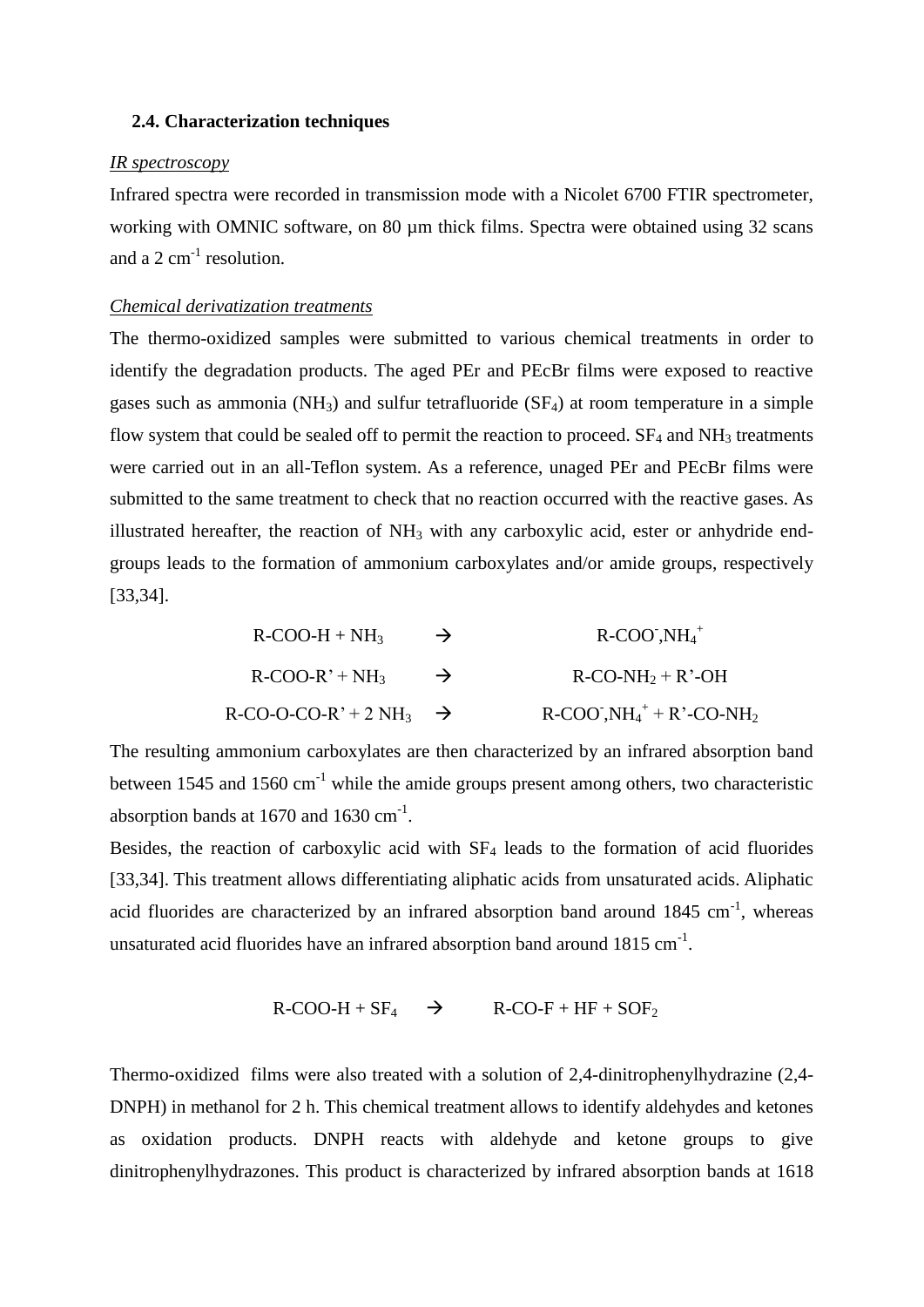cm<sup>-1</sup> (v(C=N)) and 1594 cm<sup>-1</sup> (v(C=C)) and a strong UV-visible absorption band at 365 nm. Before DNPH treatment, the samples were first immersed in methanol solution.



#### *UV-visible spectroscopy*

UV-visible spectra were recorded on a Shimadzu UV-2600 scanning spectrophotometer equipped with an integrating sphere, working with UVProbe software. Spectra were recorded between 200 and 800 nm using a 0.5 nm resolution.

#### *Differential Scanning Calorimetry (DSC)*

Differential scanning calorimetry was performed using a Mettler Toledo DSC 822 device on the 500 um sheets, heated from -20 $^{\circ}$ C to 160 $^{\circ}$ C at a heating rate of 10 $^{\circ}$ C/min under air flow. Samples crystallinity was calculated from the melting peak recorded during the DSC scan using the following equation (1):

$$
\chi\left(\% \right) = \frac{\Delta Hm}{\Delta Hm_{100\%}} \times 100\tag{1}
$$

with  $\chi$  is the weight fraction crystallinity,  $\Delta H_m$  is sample melting enthalpy (deduced from the area of the melting peak) and  $\Delta H_{m100\%}$  is the melting enthalpy for a 100% crystalline PE. A standard melting enthalpy of 290 J/g has been used for  $\Delta H_{\rm m100\%}$  [35].

#### *Rheology in the melt state*

Rheology experiments in the melt state were performed at CETHIL (Centre d'Energétique et de Thermique de Lyon) using an Anton Paar MCR 702 TwinDrive in parallel plate geometry. The 25 mm diameter top plate and the 50 mm diameter bottom plate are at a distance of 0.5 mm. Experiments were carried out between 300 rad/s and 0.1 rad/s at 140°C with a shear-rate of 5% under nitrogen flow. The curves were computed according to standard methods. Zeroshear viscosity  $\eta^0$  was computed from the complex viscosity curve  $\eta^* = f(\omega)$  using the phenomenological Cross model [2] (equation 2):

$$
\eta^* = \eta^0 / [1 + (\lambda \omega)^{1-n}] \tag{2}
$$

where  $\eta^0$  is the zero-shear viscosity,  $\lambda$  the relaxation time related to the longest relaxation time,  $\omega$  is the frequency and n is an exponent (n  $\approx$  0.5).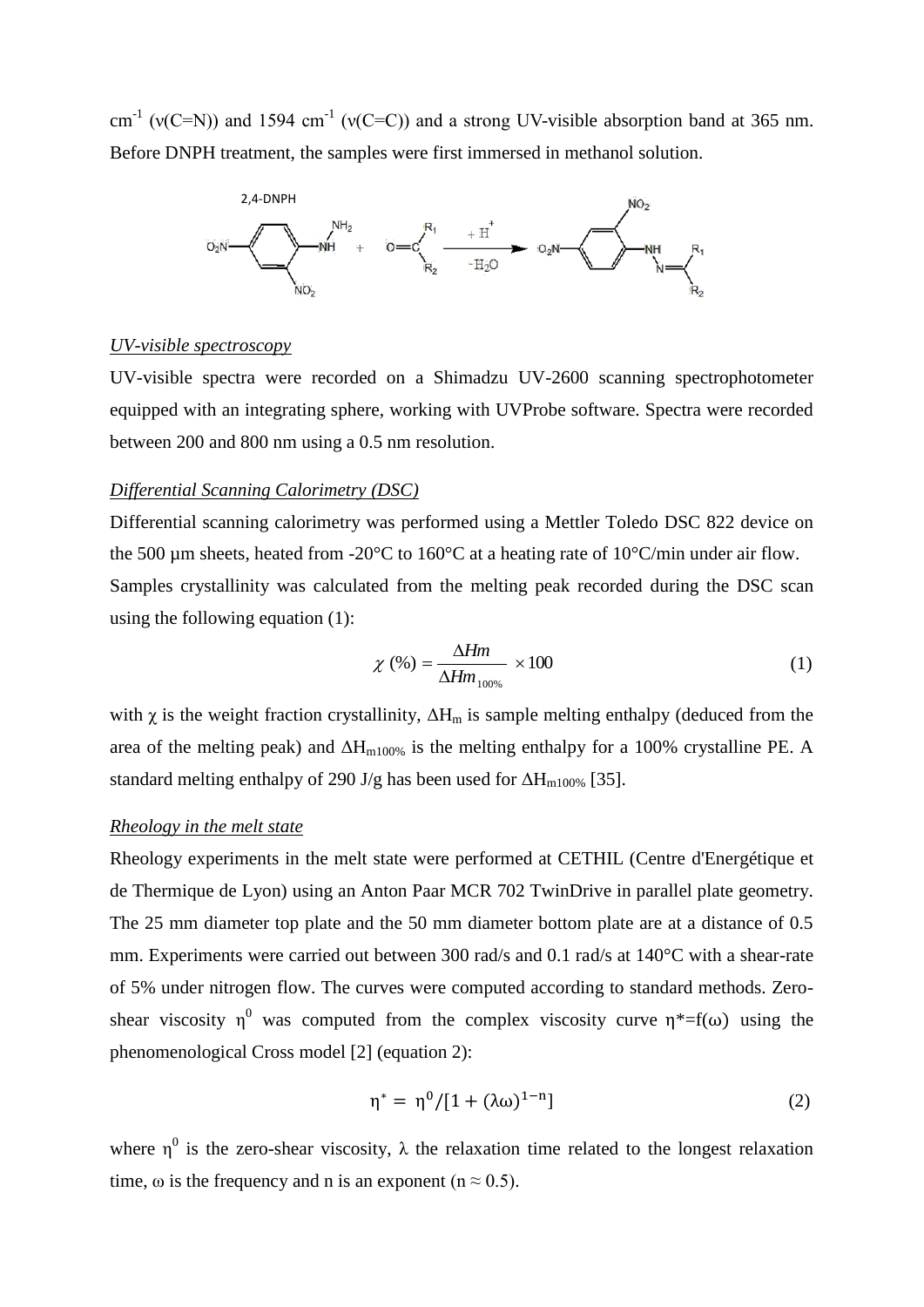Tests were run on non-crosslinked samples in order to characterize the miscibility of the two polyethylenes in the blends in the melt state. The G', G'' and  $\eta^*$  curves are displayed in Annex A.

## **3. Results and discussion**

#### **3.1. Part 1: characterization of polymers and blends before ageing**

#### **3.1.1. Crystallinity**

#### *3.1.1.a Influence of comonomer content*

The thermal properties of PE, PEcB and the blends were investigated by DSC (Figure 1). PE and PEcB display different DSC thermograms, particularly in terms of shape of the melting peaks, melting temperatures and crystallinity degree [21].



**Fig. 1 -** DSC thermograms of the two polymers and the three blends.

In the case of PE sample, the melting peak is quite asymmetric, with a large distribution towards the lower temperatures, which is attributed to a large distribution of crystallites thickness [21]. In the case of PEcB with higher comonomer contents, the melting endotherm is broad and shifted to lower temperatures ; the main melting peak temperature of PE is 124°C and the PEcB melting peaks are 42°C and 81°C. Increasing the comonomer content also leads to a decrease of the melting temperatures and crystallinity degree of the material (51 % for PE and 27 % for PEcB) (Table 2). This is consistent with previous studies [37,38] and can be explained by the decrease of the average number of consecutive ethylene units when the comonomer content increases, which makes smaller the length of the crystallizable part of the copolymer chain. As a consequence, less perfect and smaller and less stable crystallites are formed during crystallization. The double melting peak of PEcB was also found for ethylene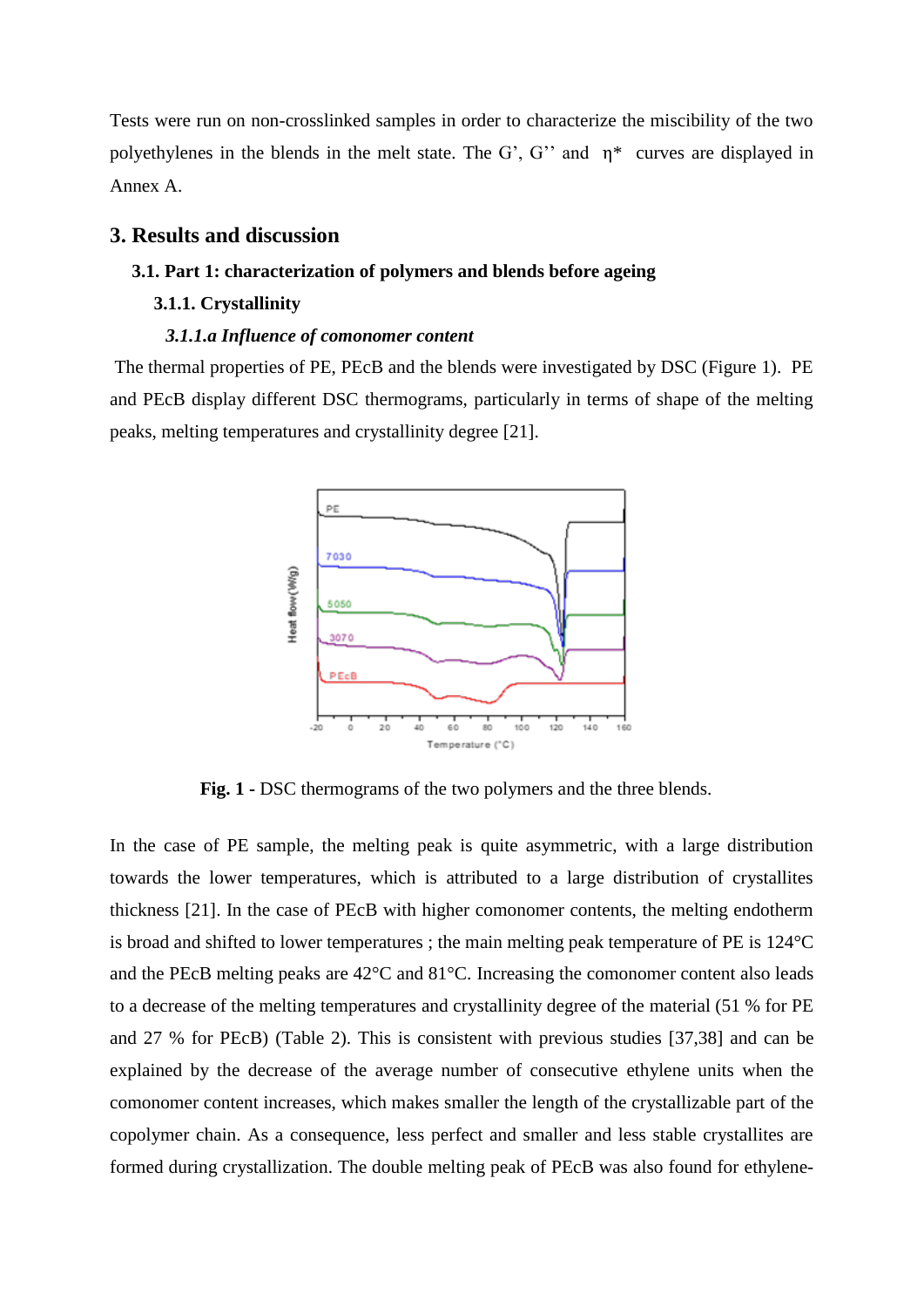octene copolymers [36–41] as well as for ethylene-butene copolymers [42,43]. The high temperature melting peak can be related to lamellar crystals made of the longest ethylene sequences while the low temperature peak can be attributed to fringed-micellar or « bundlelike » crystals.

|             | $T_{m1}$ (°C) | $T_{m2}$ (°C) | <b>Crystallinity</b> (%) |
|-------------|---------------|---------------|--------------------------|
| <b>PE</b>   |               | 124           | $51 \pm 1$               |
| 7030        |               | 124           | $42 \pm 2$               |
| 5050        | 80            | 123           | $41 \pm 2$               |
| 3070        | 80            | 122           | $37 \pm 2$               |
| <b>PEcB</b> | 81            |               | $27 + 1$                 |

**Table 2** - Melting temperatures and crystallinity of 500 µm-thick non-crosslinked polymers and blends.

For the three blends, the heating curves display a high temperature and two low temperatures melting endotherms that roughly correspond to the two individual polymers. This suggests a phase separation in the blends, at least at the scale of the crystallites. Crystallinity degree and melting temperatures of the two polymers and the three blends are summarized in Table 2.

#### *3.1.1.b Influence of crosslinking*

DSC thermograms of PE and PEcB and of their crosslinked homologue are compared in Figure 2. For both polyethylenes, crystallinity degree decreases after crosslinking: from 51% to 40% for PE, and from 27% to 25% for PEcB (Table 3). Melting temperatures are also modified after the crosslinking process: from 124°C to 115°C for PE, and from 81°C to 78°C for the high temperature peak of PEcB. In the blends, crosslinking also leads to a decrease of the melting temperature, i.e. of the crystal size, and of the crystallinity.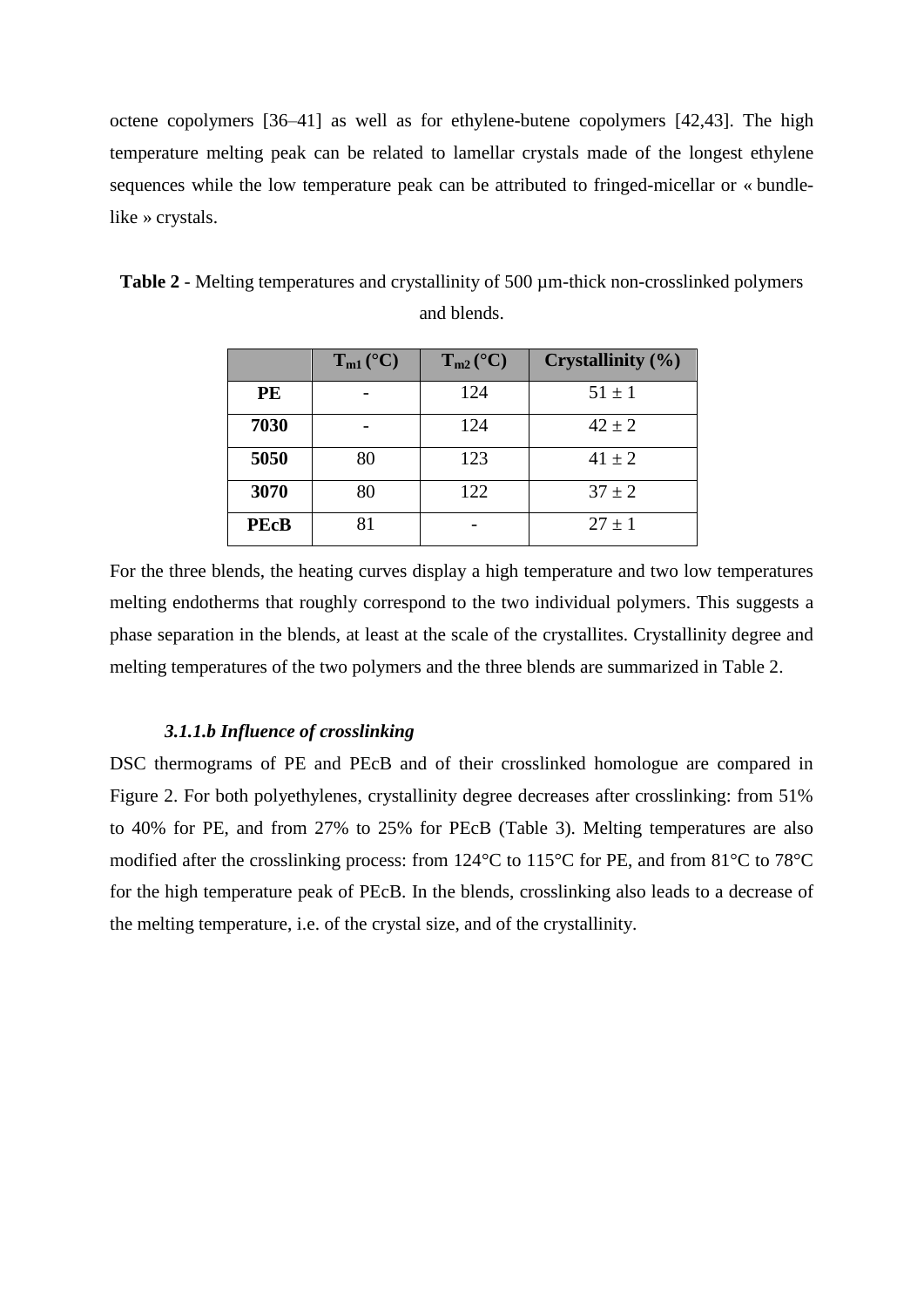

**Fig. 2 -** DSC thermograms of a) PE and crosslinked PEr b) PEcB and crosslinked PEcBr.

**Table 3 -** Melting temperatures and crystallinity of 500 µm-thick samples before and after crosslinking.

|              | $T_m (^{\circ}C)$ | Crystallinity (%)     |
|--------------|-------------------|-----------------------|
| PE/PEr       | 124/115           | $51 \pm 1/40 \pm 1$   |
| 7030 / 7030r | 124 / 112         | $42 \pm 2 / 35 \pm 2$ |
| 5050 / 5050r | 123/109           | $41 \pm 2 / 32 \pm 1$ |
| 3070 / 3070r | 122/104           | $37 \pm 2 / 30 \pm 2$ |
| PEcB / PEcBr | 81/78             | $27 \pm 1/25 \pm 1$   |

These results are also consistent with litterature [44–46] : crosslinking hinders the crystal growth as they create supplementary defects and impede the macromolecular chains folding.

## **3.1.2. Miscibility in the blends**

## *Rheology in the melt state.*

Figure 3 reports the  $\eta^0$  data for the five systems as a function of their composition. Even though the choice of the temperature has an incidence on the  $\eta^0$  values, it does not change the observed evolutions as a function of composition [3]. It is noteworthy that 7030 and 3070 blends roughly obey an additivity mixing rule. This suggests miscibility of the PE and PEcB chains, as often claimed in literature in similar circumstances for various kinds of blends including PE-based polymers [1,3,47–49].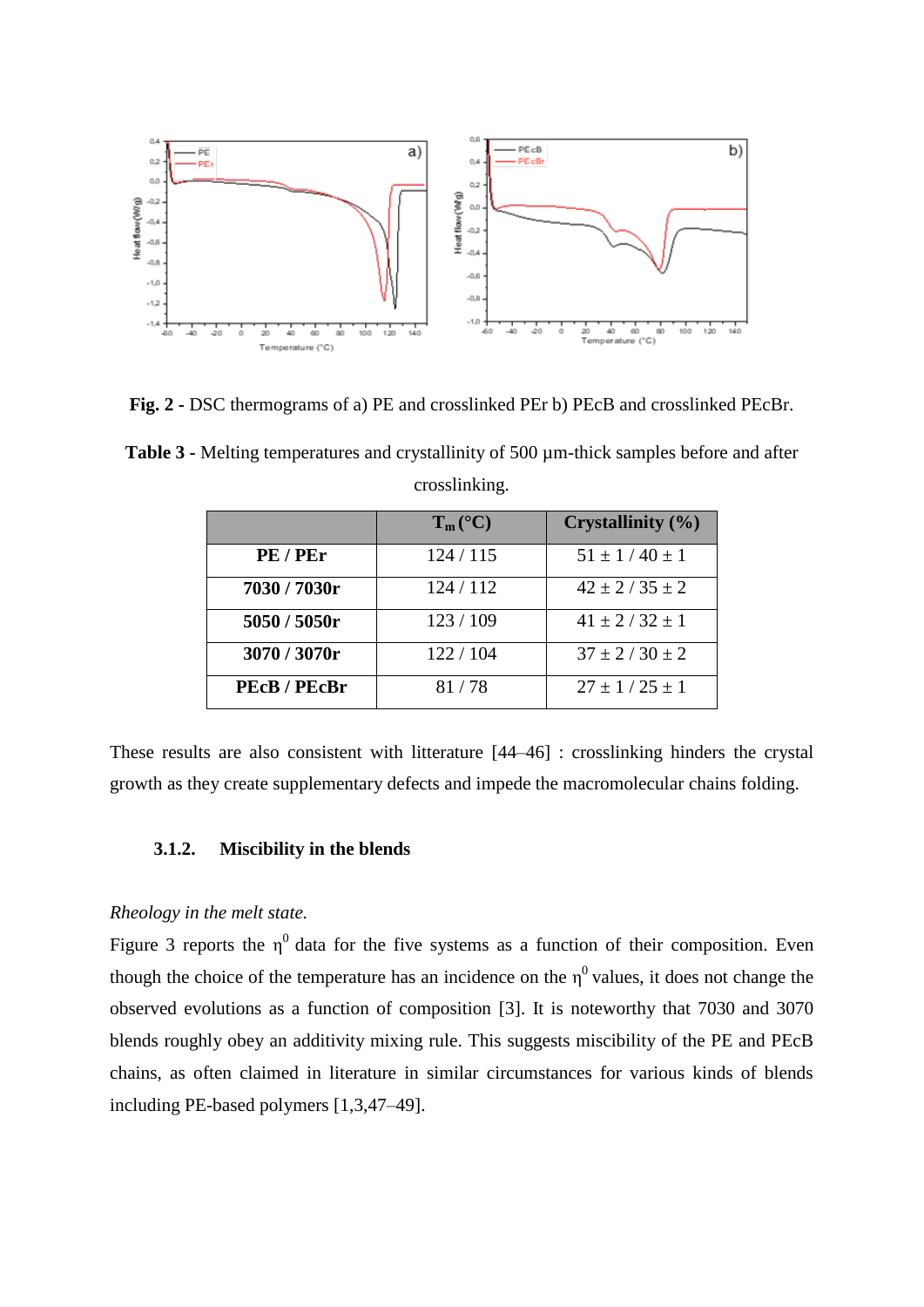

**Fig. 3 -** Zero-shear viscosity  $\eta^0$  at 140°C for the PE/PEcB blends as a function of composition.

Converely, the 5050 system displays a large amplitude of  $\eta^0$  value which does not follow the mixing law. This can be ascribed to an emulsion-like behavior, otherwise immiscibility. Besides, the positive sign and the high amplitude of this deviation are indicative of strongly favorable interactions at the interfaces of the segregated phases as reported in a previous study [3].

# **3.2. Part 2: thermo-oxidation of the polymers and blends: impact of the physical state on their degradation behavior**

- **3.2.1. Spectroscopy analysis before ageing**
	- *3.2.1.a Influence of crosslinking*

#### *IR analysis.*

The influence of the crosslinking process was investigated by comparing the IR spectra of PE and PEr, as well as those of PEcB and PEcBr (Figure 4).

A slight increase of the absorbance at  $1730 \text{ cm}^{-1}$  can be noticed in the IR spectrum of both crosslinked polyethylenes, and suggests that oxidation products could be formed during crosslinking at 180°C. Otherwise crosslinking leads to non detectable modifications of the other parts of the infrared spectra.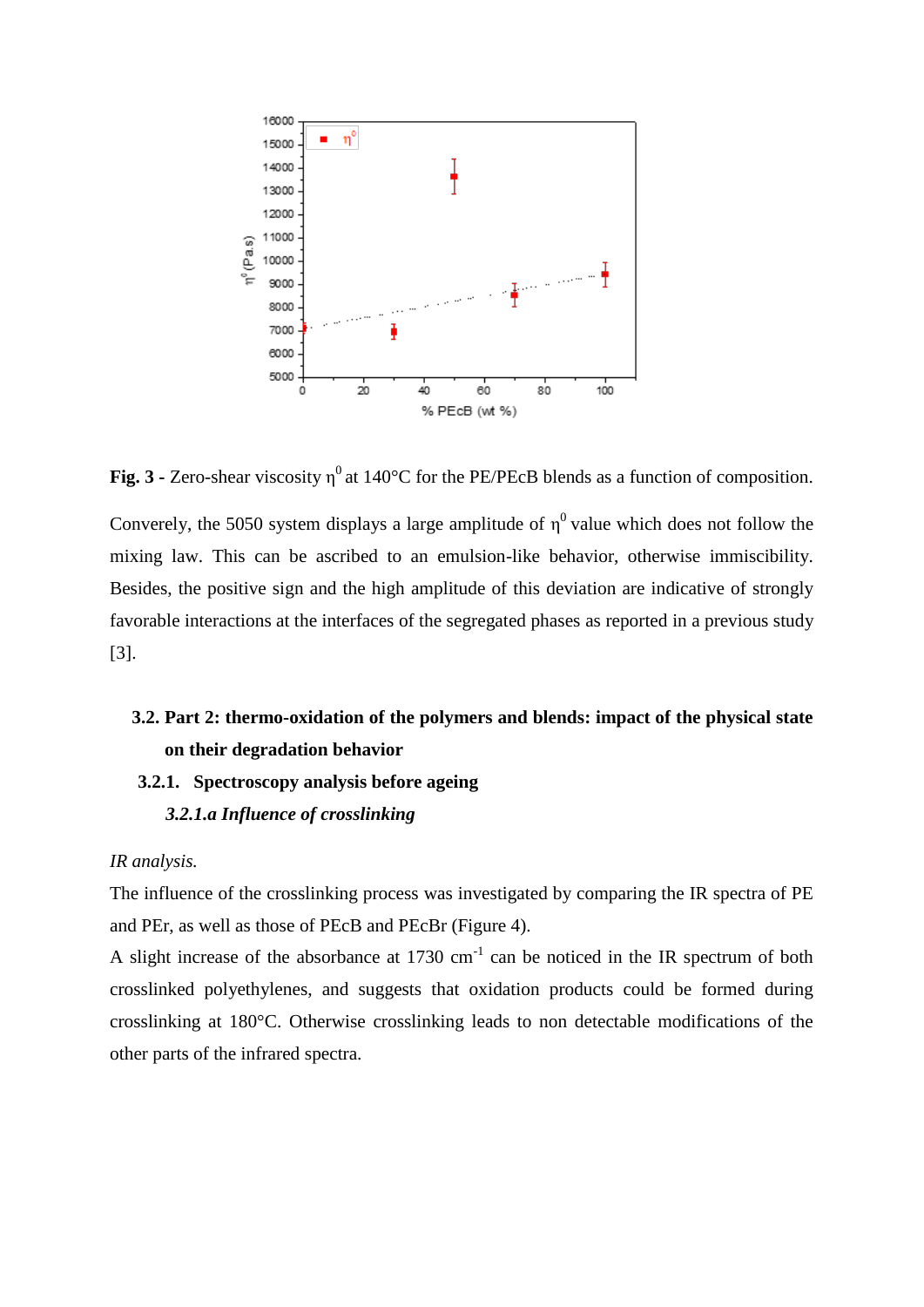

**Fig. 4 -** IR spectra of a) PE and PEr films b) PEcB and PEcBr films.

# *3.2.1.b Influence of blend composition*



Fig. 5 - a) FTIR spectra of PEr/PEcBr blends; b) in the region between 850 and 600 cm<sup>-1</sup>.

Figure 5 displays the IR spectra of the PEr/PEcBr crosslinked blends. It shows the characteristic IR absorption bands of polyethylene. Only different intensities of the bands at 730  $\text{cm}^{-1}$  and 720  $\text{cm}^{-1}$  are observed, depending on the blends. These bands are ascribed to methylene rocking mode bands [44]. A broad band at  $723 \text{ cm}^{-1}$  associated to the amorphous fraction significantly overlaps the two narrow bands of the crystalline fraction.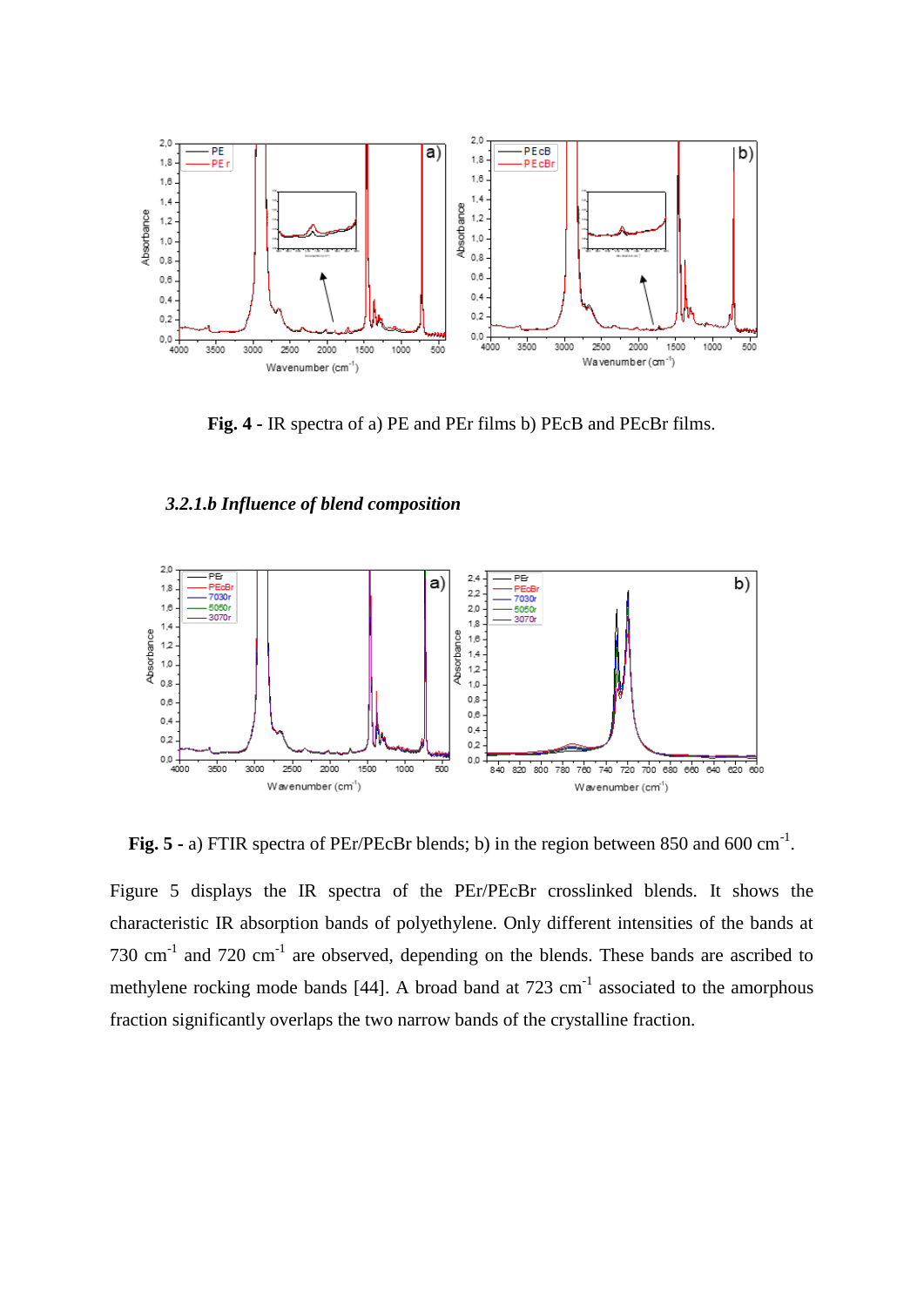## **3.2.2. Spectroscopy analysis after ageing**

*IR analysis.*



**Fig. 6 -** a) Infrared spectra of a 80 um-thick PEr film during thermal oxidation at 110<sup>o</sup>C; b) in the region between 1900 and 1500  $\text{cm}^{-1}$ .

Figure 6 shows the infrared spectra of a 80  $\mu$ m thick PEr film during thermal oxidation at 110°C. Note that the question of having diffusion-limited oxidation effects in the films has been raised during the experiments. No marked oxidation profile on highly thermo-oxidized thick samples (400-500  $\mu$ m) at 110°C could be observed on pure polyethylenes.

The formation of the same new absorption bands in the infrared spectra were observed for all the ageing temperatures and all the samples, thus for sake of clarity only thermo-oxidized PEr at 110°C is presented.

The main modifications of the chemical structure revealed by IR analysis occured in three domains: hydroxyl (3500-3000 cm<sup>-1</sup>), carbonyl (1900-1500 cm<sup>-1</sup>) and fingerprint regions  $(1500-600 \text{ cm}^{-1})$ . The formation of a broad band between 3500 and 3000 cm<sup>-1</sup> was observed, with two absorption maxima at  $3420 \text{ cm}^{-1}$  and  $3550 \text{ cm}^{-1}$  that can be observed after subtraction of the spectrum recorded before ageing. These bands are known to come from the formation of monomeric hydroperoxides  $(3550 \text{ cm}^{-1})$  and hydrogen-bonded alcohols and hydroperoxides  $(3420 \text{ cm}^{-1})$  [4,9,52,53].

As frequently reported in the literature [4,19,54], the modification of the spectrum in the carbonyl domain (1900-1500 cm<sup>-1</sup>) indicates that ketones (1720 cm<sup>-1</sup>) are formed in the initial steps, and carboxylic acids  $(1714 \text{ cm}^{-1})$ , esters  $(1735 \text{ cm}^{-1})$  and lactones  $(1780 \text{ cm}^{-1})$  form in secondary processes.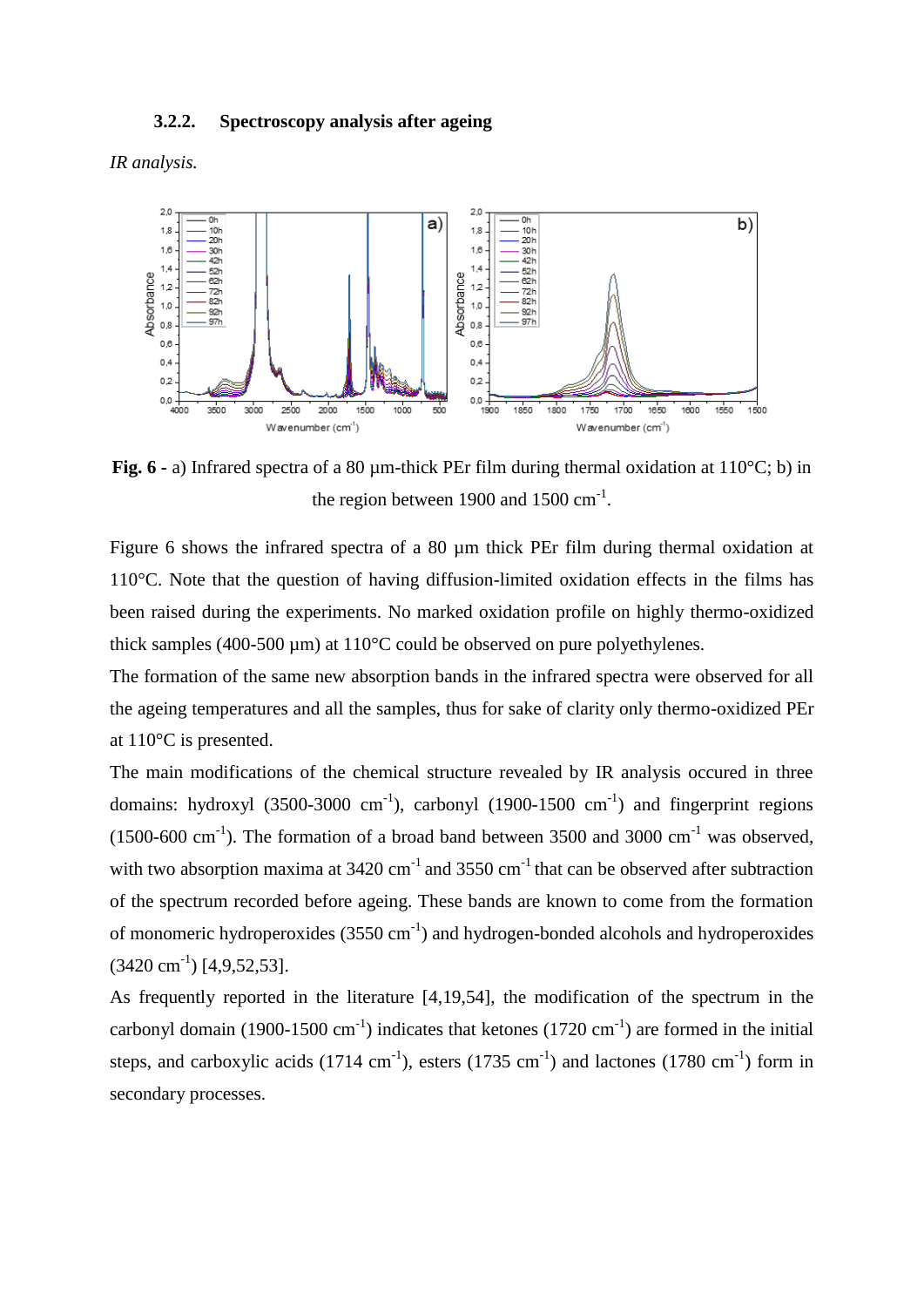In the region between  $1500$  and  $600 \text{ cm}^{-1}$ , several modifications were noticed. The main feature was the increase of absorbance of a broad band with a maximum at  $1170 \text{ cm}^{-1}$ , corresponding to C-O bonds of the carbonyl products.

## *Chemical treatments.*

 $NH<sub>3</sub>$  treatments were carried out on thermo-oxidized PEr and PEcBr films (80 µm). NH<sub>3</sub> reactions led to a decrease of the intensity of the carbonyl band around  $1714 \text{ cm}^{-1}$  and  $1740$ cm<sup>-1</sup> and to the formation of an absorption band at 1550 cm<sup>-1</sup> (Figure 7) for both polyethylenes. This last absorption band reveals the formation of carboxylate ions obtained by neutralisation of carboxylic acids  $(1714 \text{ cm}^{-1})$ . No absorption band around 1670 cm<sup>-1</sup> was observed, that would have been attributed to amide resulting from the reaction of  $NH_3$  with esters, even if a decrease of the esters absorption band at  $1740 \text{ cm}^{-1}$  was noticed. It can be concluded that the esters concentration in thermo-oxidized PEr and PEcBr films remains fairly low all over the ageing process. It also appears that the band around  $1780 \text{ cm}^{-1}$  did not decrease after NH<sub>3</sub> treatment. Such a non reactivity suggests that the absorption band observed at  $1780 \text{ cm}^{-1}$  rather reflects the presence of lactones than anhydrides.



**Fig. 7** – Subtracted FTIR spectra  $(A_t - A_0)$  of thermo-oxidized PEr (a) and PEcBr (b) films before and after treatment with NH<sub>3</sub>.

Treatment with sulfur tetrafluoride  $(SF<sub>4</sub>)$  was performed to identify carboxylic acids (Figure 8). Thermo-oxidized PEr and PEcBr films were exposed to  $SF_4$  during 15 minutes. Both PEr and PEcBr present the same behaviour: the loss of the acid absorption band at  $1714 \text{ cm}^{-1}$  and the formation of a new absorption band at  $1845 \text{ cm}^{-1}$ , attributed to the C=O absorption band of aliphatic acid fluorides. This confirms that carboxylic acids are formed during thermal oxidation of both polyethylenes.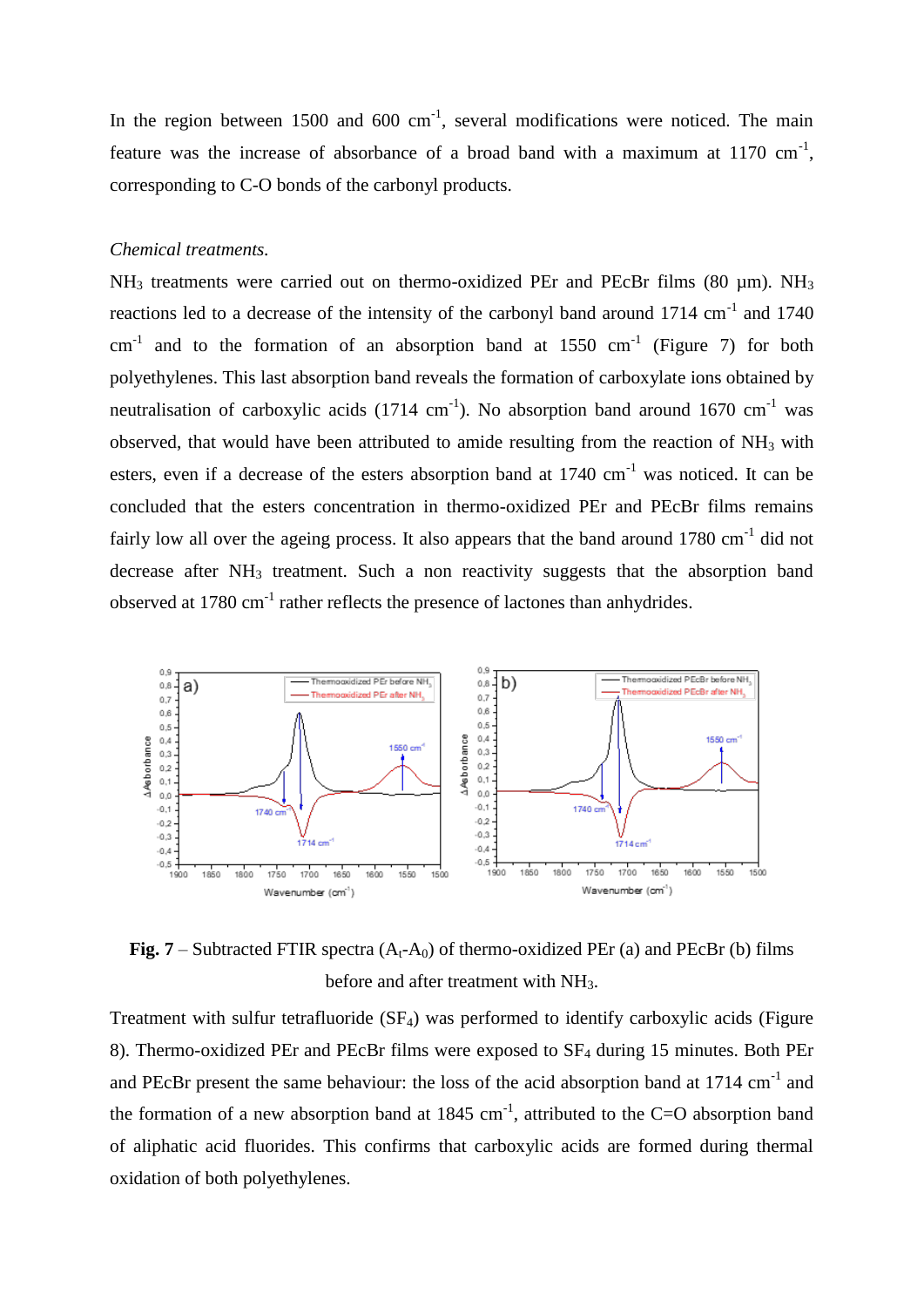

**Fig. 8** – Subtracted FTIR spectra  $(A_t - A_0)$  of thermo-oxidized PEr (a) and PEcBr (b) films before and after treatment with SF4.

Treatment with 2,4-dinitrophenylhydrazine (2,4-DNPH) was used to identify ketones and/or aldehydes in thermo-oxidized PEr and PEcBr samples. Infrared spectra after 2,4-DNPH treatment show that the absorption band around  $1720 \text{ cm}^{-1}$ , which was ascribed to ketones and/or aldehydes C=O absorption, decreased while two new absorption bands at  $1618 \text{ cm}^{-1}$ and 1594  $\text{cm}^{-1}$  were formed (Figure 9). These two absorption bands are characteristic of 2,4dinitrophenylhydrazone absorption. Moreover, UV-visible analysis of treated PEr and PEcBr films showed a strong absorption band around 360 nm, attributed to 2,4 dinitrophenyhydrazone absorption (Figure 10). This confirms the same behaviour of both polyethylenes (PEr and PEcBr), as ketones and/or aldehydes are formed during thermal oxidation.



**Fig.**  $9$  – Subtracted FTIR spectra  $(A_t-A_0)$  of thermo-oxidized PEr (a) and PEcBr (b) films after treatment with 2,4-DNPH.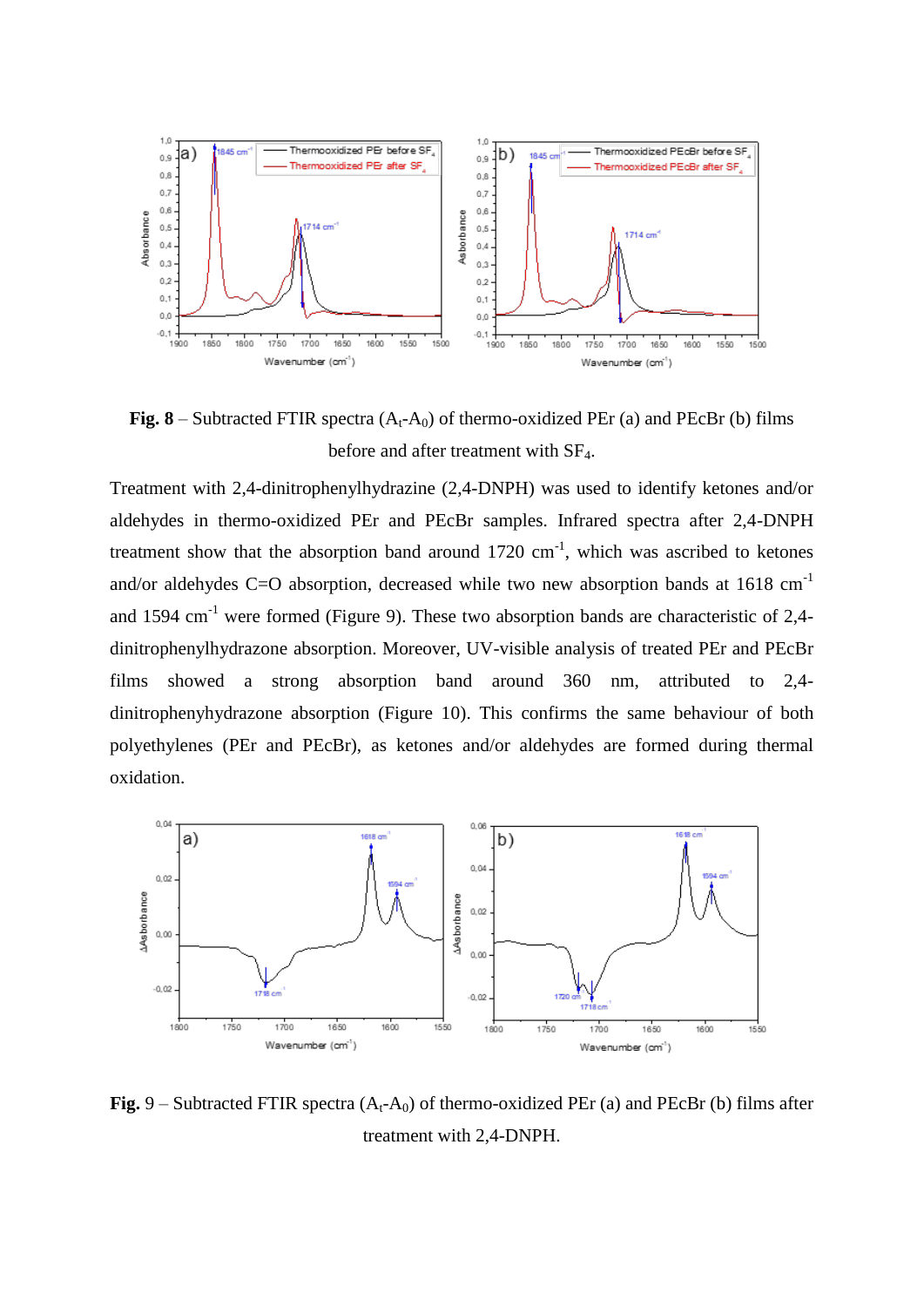

**Fig. 10** – UV-visible spectra of thermo-oxidized PEr (a) and PEcBr (b) films before and after treatment with 2,4-DNPH.

These chemical derivatization treatments allowed confirming the presence of aliphatic carboxylic acids, lactones, ketones and/or aldehydes as products of the thermal oxidation of PEr and PEcBr. The thermo-oxidation mechanism of polyethylene already proposed by Gardette et al.[4] could be then confirmed and completed. An important result of this study was that no difference were observed between PEr and PEcBr concerning the chemical functions. Thus, this indicates that, in our case, butene content (respectively 3.4% for PE and 9.4% for PEcB) does not show any influence on the functions of the oxidation products that were detected.

#### *Thermo-oxidation mechanism.*

A comprehensive mechanism of polyethylene thermo-oxidation can be proposed on the basis of the previously identified low molecular weight oxidation products that were formed (Scheme 1), and as already reported in the literature [4]. Thermal oxidation is induced by thermally unstable structures, generaly formed during synthesis and polymer processing. After hydrogen abstraction, the formed radicals react rapidly in the presence of oxygen to form hydroperoxides. Their thermal decomposition leads to the formation of carboxylic acids, alcohols, ketones and esters. These degradation products could be identified through the chemical derivatization treatments shown above, and confirm this mechanism.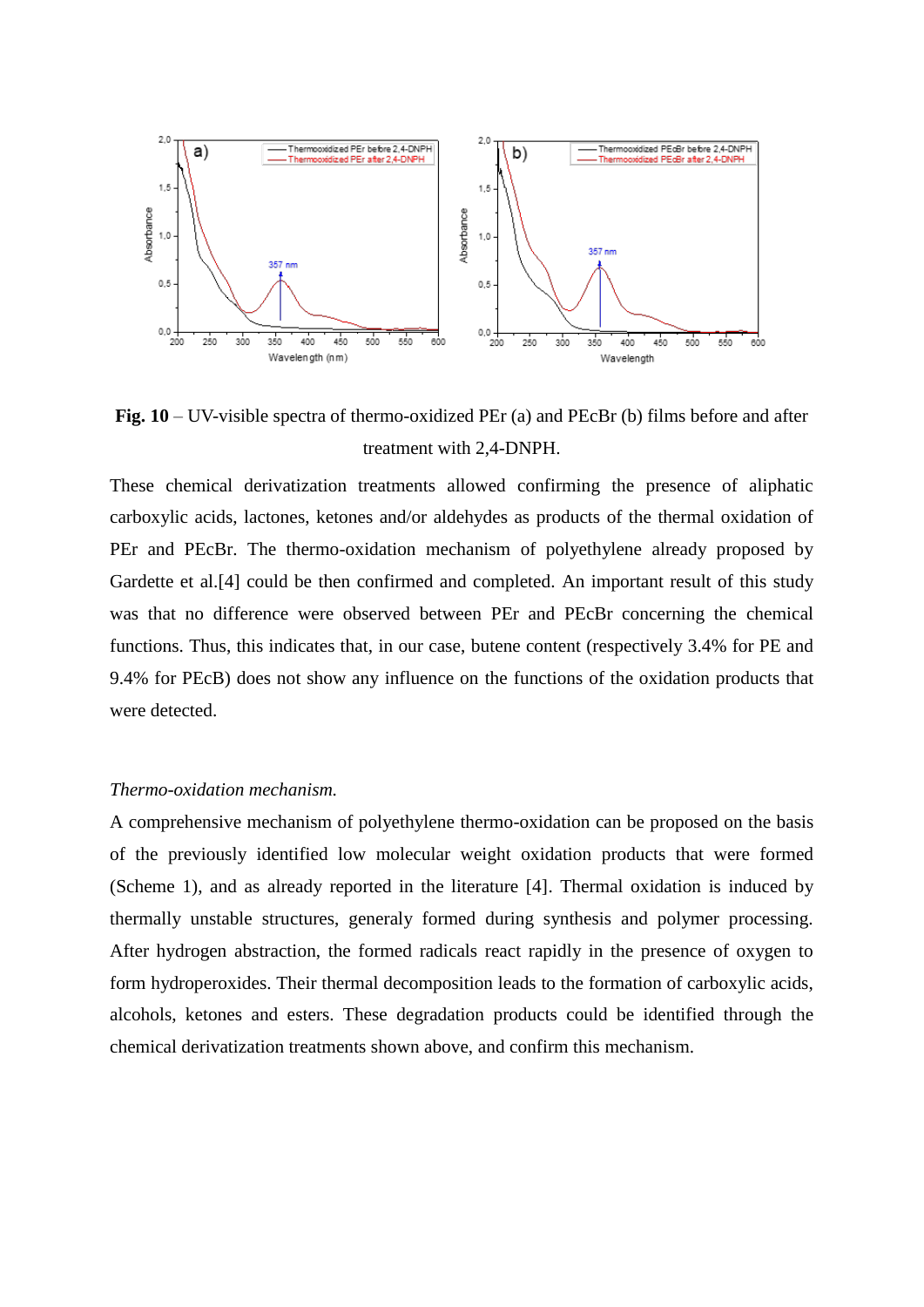



## **3.2.3. Kinetics of oxidation**

The rates of thermo-oxidation of the two polyethylenes and the three blends can be compared by measuring the increase of absorbance at  $1714 \text{ cm}^{-1}$  corresponding to the accumulation of oxidation products (mainly carboxylic acids) in the polymer matrix with the exposure time at the five ageing temperatures: 60°C, 80°C, 100°C, 90°C, 110°C (Figure 11).

The five graphs in Figure 11 show that the absorbance at  $1714 \text{ cm}^{-1}$  increases with an exponential curvature. Comparing the curves of Figure 14 suggests several comments. The 5050r blend oxidizes much faster than the other blends. However, as the kinetic curves of PEr and PEcBr are similar, one cannot ascribe this to the amount of butene as it does not seem to affect the rate of formation of the oxidation products. Another important result that can be deduced is that the physical state of the polymers has no influence on the kinetics of thermooxidation. PEr, PEcBr, 7030r and 3070r have indeed the same rate of oxidation for a given temperature, even though it was previously shown that their crystallinity is different. This is true for all the investigated temperatures. Only the 5050r blend has a peculiar behavior at all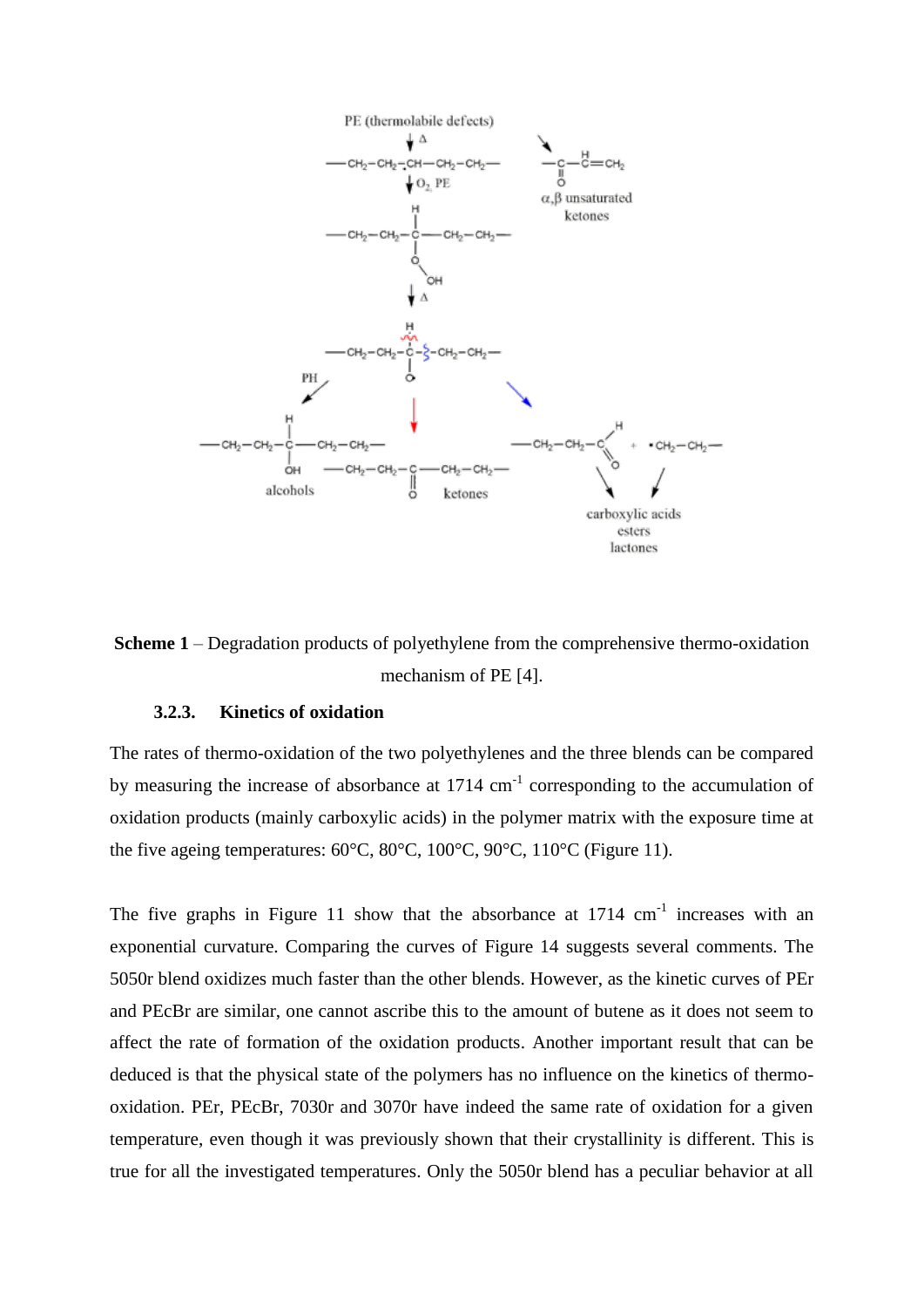ageing temperatures, with an oxidation rate which is always higher than that of the other samples. This could be related to the results of rheology in the melt state reported above, which indicated that the 5050 blend was not obeying the additivity mixing rule, reflecting a partial immiscibility of both PE and PEcB in this blend. This would suggest that immiscibility of these two polymers in a blend leads to a higher degradation. Note that Singh et al.[56] have indeed reported a higher degradation in LLDPE/PLLA blends under thermo-oxidative conditions compared to pure polymers, ascribed to the bad miscibility between LLDPE and PLLA in the blends.



**Fig. 11.** Kinetic curves for PEr and PEcBr and the three blends during thermo-oxidation at a) 60°C b) 80°C c) 90°C d) 100°C e) 110°C.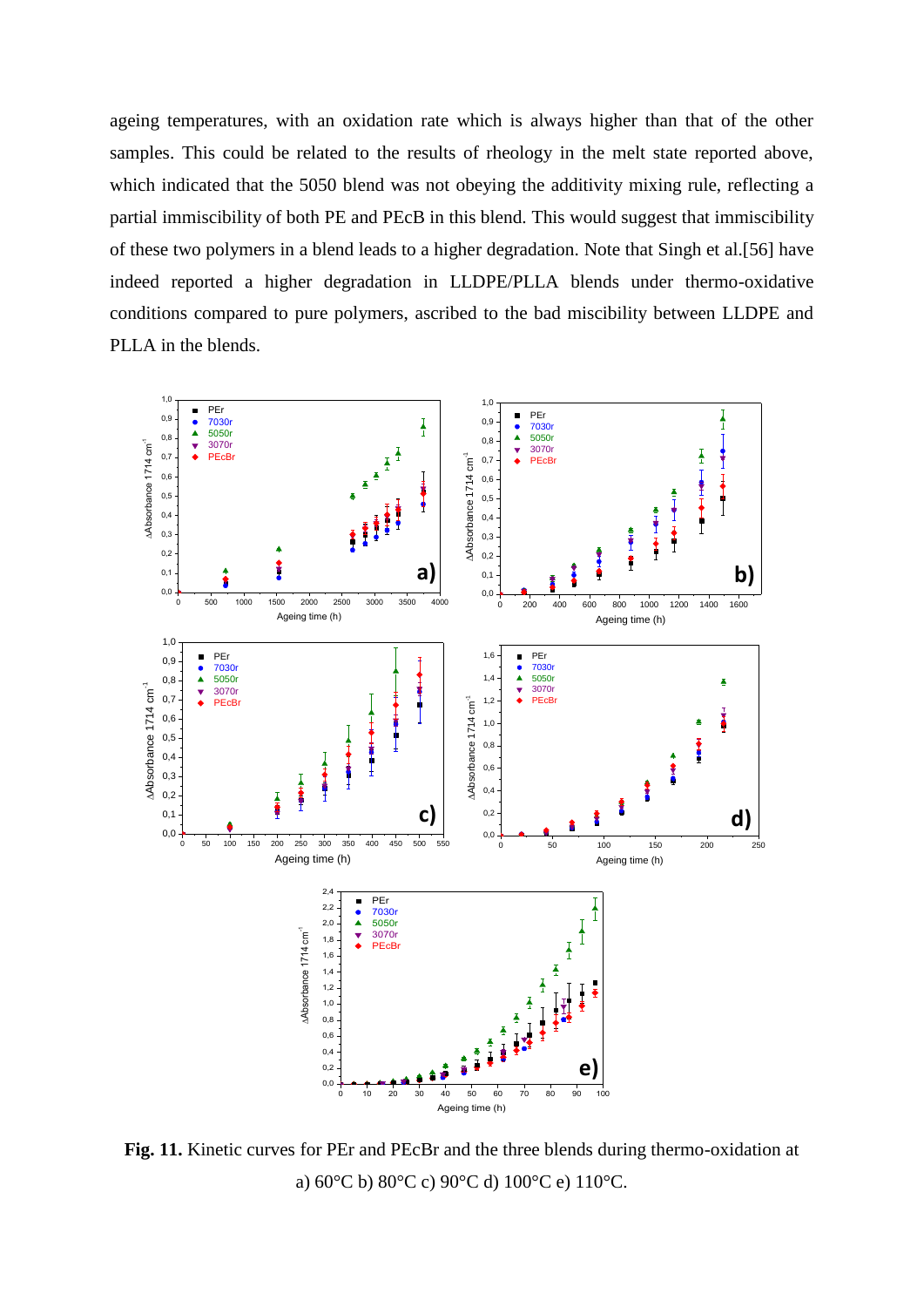#### **3.2.4. Reliability of extrapolation from Arrhenius' law for lifetime prediction**

An Arrhenius approach has been applied to study the representativeness of accelerated ageing (at T > 80 $^{\circ}$ C) with respect to ageing in use conditions (T = 60 $^{\circ}$ C). This approach assumes that a chemical degradation process is controlled by a reaction rate  $k$  proportional to  $exp(-E_a/RT)$ , where  $E_a$  is the activation energy, R the gas constant, T the absolute temperature (K) and A the pre-exponential factor (equation 4).

$$
k = A \exp\left(-\frac{E_a}{RT}\right) \tag{4}
$$

The data obtained at different ageing temperatures are analyzed in order to obtain an estimation of  $E_a$  value, assuming that  $E_a$  is constant whatever the ageing temperature. This could then allow us to make the lifetime prediction at lower temperatures possible by extrapolation of the data obtained at higher temperatures. It must be noted that this approach is only allowed when the data points of the  $ln(k)=f(1/T)$  curve, where k is the degradation parameter, produces straight lines, whose slope is  $-E_a/R$ .

A classical approach has been used to measure the activation energy: the ageing time *t* corresponding to a ΔAbsorbance value equal to 0.5 has been measured on the kinetic curves for each sample at each ageing temperature. The obtained values are listed in Table 4. Then, the values of  $ln(t)$  at the different temperatures investigated have been plotted against  $1/T$  for each sample (black squares) (Figure 12).

| <b>Sample</b><br><b>Ageing temperature</b> | $60^{\circ}$ C | $80^{\circ}$ C | $90^{\circ}$ C | $100^{\circ}$ C | $110^{\circ}$ C |
|--------------------------------------------|----------------|----------------|----------------|-----------------|-----------------|
| PEr                                        | 3750           | 1500           | 450            | 167             | 67              |
| 7030r                                      | 4000           | 1250           | 425            | 167             | 72              |
| 5050r                                      | 2670           | 1100           | 350            | 142             | 56              |
| 3070r                                      | 3640           | 1250           | 425            | 156             | 67              |
| <b>PEcBr</b>                               | 3750           | 1400           | 390            | 150             | 72              |

**Table 4** – Ageing time *t* (h) corresponding to  $\Delta$ Absorbance = 0.5, estimated on the kinetic curves (Figure 14).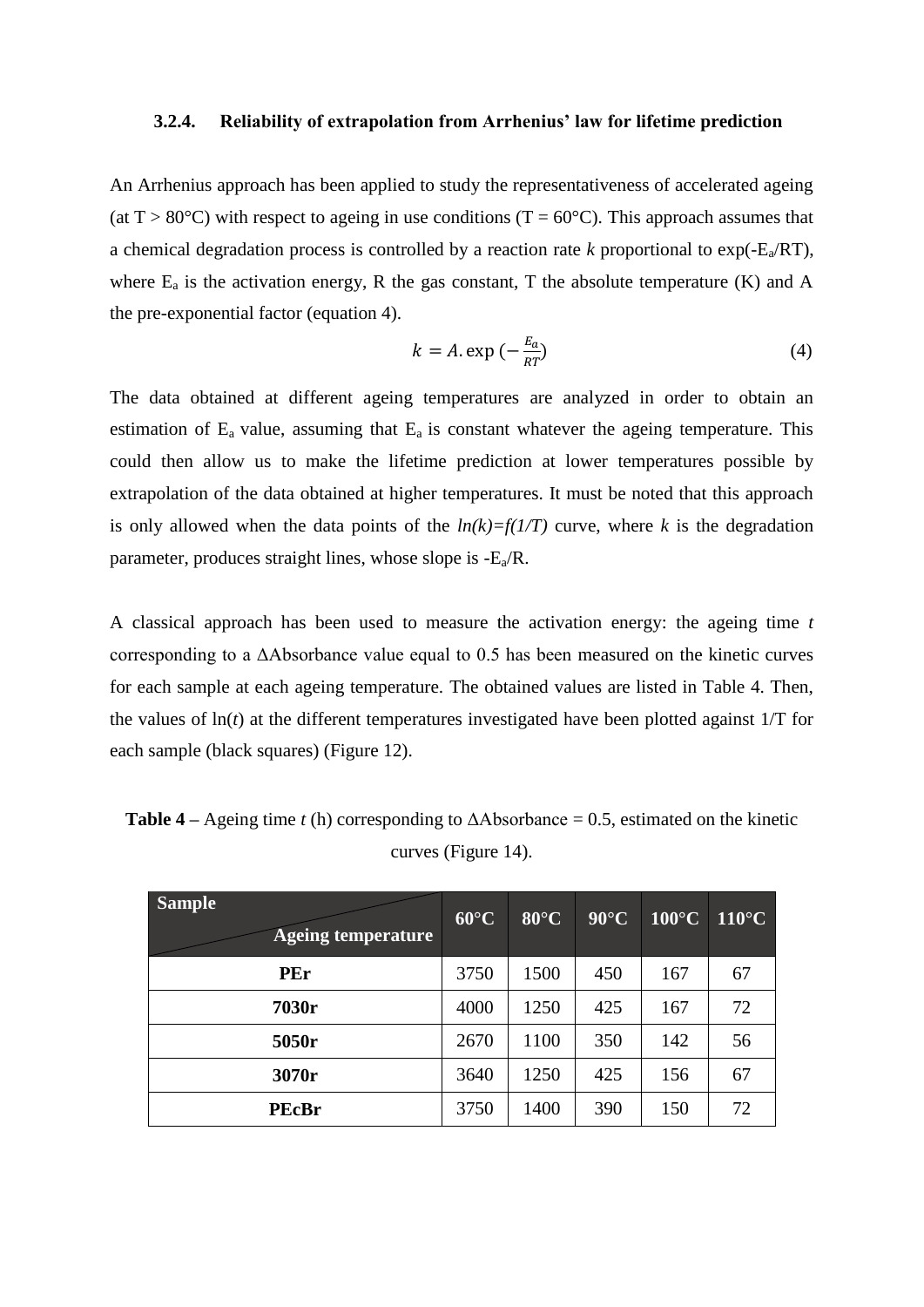It is important to note that other characteristics, graphically determined from the kinetic curves at 1714 cm<sup>-1</sup>, have been investigated in order to use the complete data set of the oxidation curves. The Arrhenius approach has been applied on six characteristics: time *t0.2, t0.5*  and  $t_{0.8}$  corresponding to  $\Delta \text{Abs} = 0.2$ ,  $\Delta \text{Abs} = 0.5$ ,  $\Delta \text{Abs} = 0.8$ , the induction time t<sub>i</sub> (which is considered as the weakest increase of absorbance that can be detected – this is rather subjective and the precision is very low), the maximum oxidation rate  $r_s$  (given by the slope of the tangent of the kinetic curve in the steady state), and the time corresponding to the point of intersection  $\theta_i$  between the tangent and the [abscissa axis.](https://www.linguee.fr/anglais-francais/traduction/abscissa+axis.html) However, the results showed no decent superposition.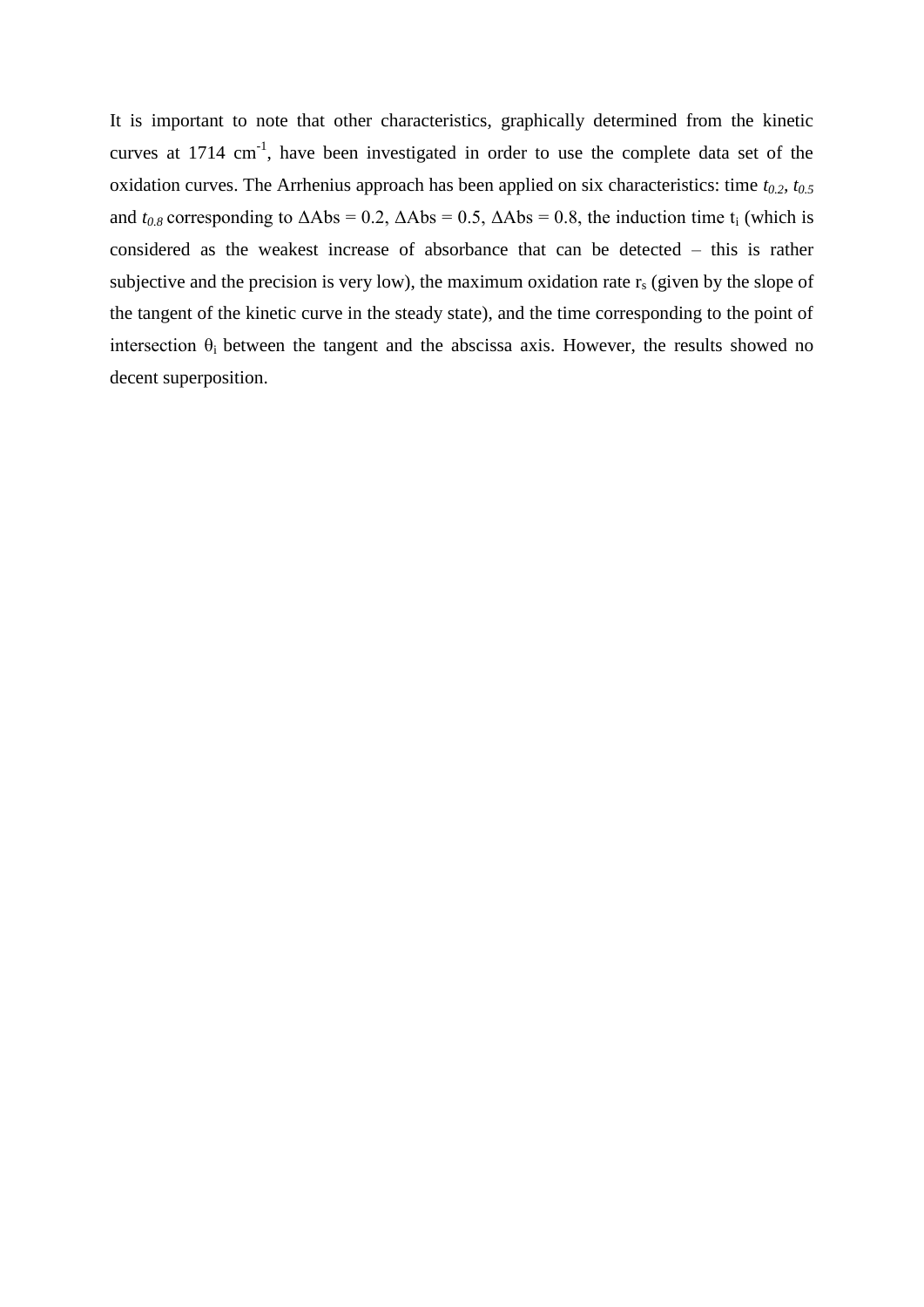

**Fig. 12.** Arrhenius plot of the ageing time *t* corresponding to  $\Delta$ Absorbance = 0.5 (before and after correction by the amorphous phase fraction) for a) PEr b) 7030r c) 5050r d) 3070r e) PEcBr.

One can observe that the data points related to thermal ageing between 80°C and 110°C can be fitted a by straight line. The slopes are similar for the various temperatures, which gives an activation energy around 110  $kJ$ .mol<sup>-1</sup>. This is in the range of the activation energies for thermal oxidation of many polymers reported in the literature [24,25,30]. In contrast, the data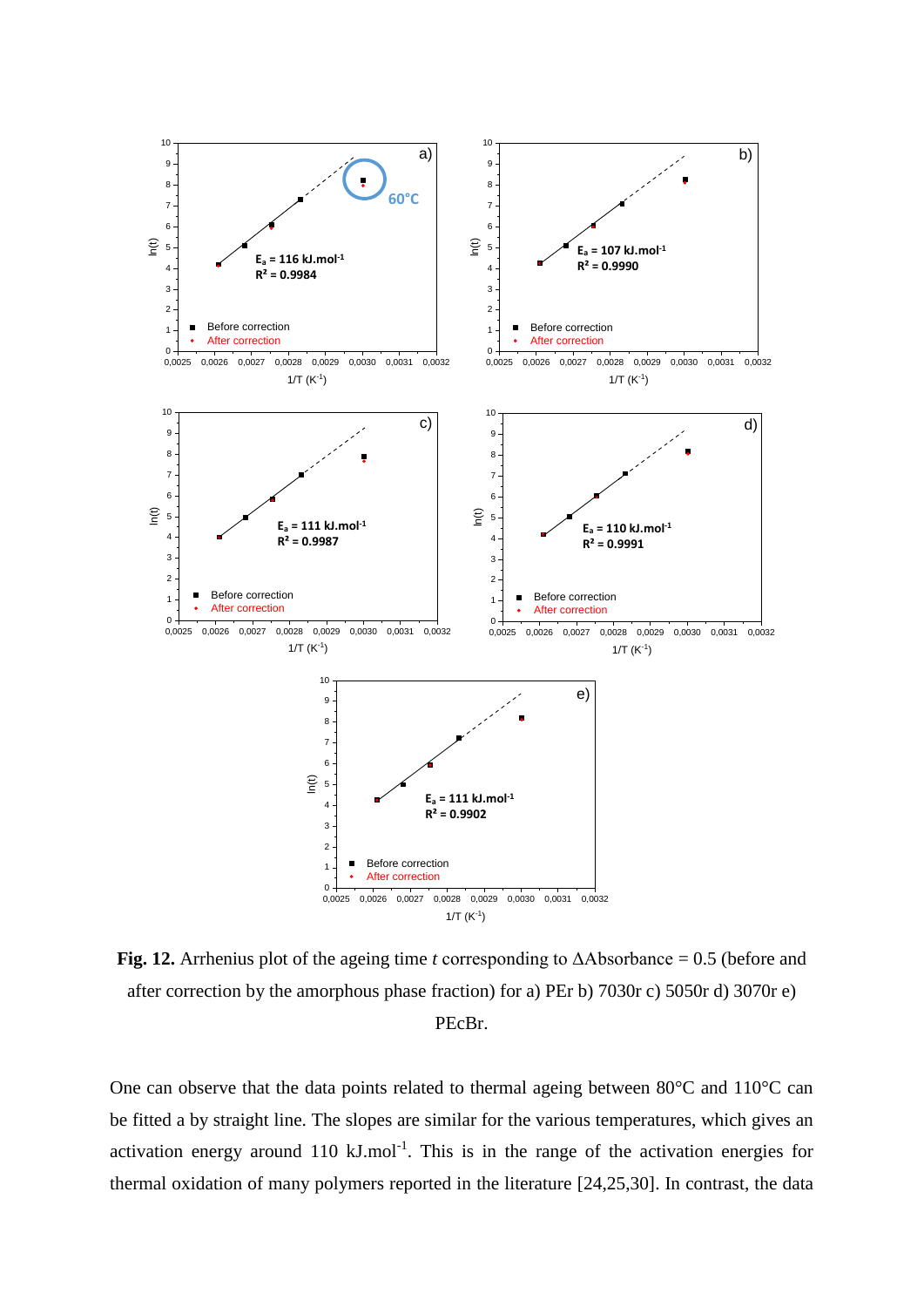point corresponding to thermal ageing at 60°C is systematically out of this straight line. This indicates that the oxidation kinetics, and more specifically the ageing time necessary to reach a ΔAsborbance value equal to 0.5, obey then the Arrhenius' law only in the temperature range 80-110<sup>o</sup>C. At the opposite, below 80<sup>o</sup>C, the activation energy may be different. As a direct consequence, **for all the samples, no extrapolation of the data obtained at temperatures above 80°C to lower temperatures should be performed without making critical errors, especially since ageing at 60°C is actually more severe than the prediction of the extrapolation.** 

Note that a break of the Arrhenius plot has already been reported by Langlois et al.[57] in the case of electron beam crosslinked polyethylene thermo-oxidized between 110 and 180°C. The Arrhenius law was applied to several criteria (phenol and carbonyl depletion, density, weight loss, elongation at break), and all the curves displayed a discontinuity at 120-130°C. The authors ascribed this observation to the melting transition of the crosslinked polyethylene at this temperature.

## *Influence of the physical state ?*

In order to verify this hypothesis, a correction factor was applied to the oxidation kinetics, for the purpose of comparing them without the influence of crystallinity. The kinetic curves  $(\Delta A$ bsorbance at 1714 cm<sup>-1</sup> as a function of ageing time) were corrected by dividing each ΔAbsorbance value by the fraction of amorphous phase in the polymer during thermal ageing, estimated from the DSC curves of the samples, at each ageing time. The data were corrected at three ageing temperatures :  $60^{\circ}$ C,  $90^{\circ}$ C and  $110^{\circ}$ C. For sake of clarity, the oxidation kinetics at  $1714 \text{ cm}^{-1}$  corrected by the amount of amorphous phase are presented in Annex B (Figure B.1.). The same Arrhenius approach (Figure 12) was then applied to the corrected data: the ageing time *t* corresponding to a ΔAbsorbance value equal to 0.5 has been read on the kinetic curves for each sample at each ageing temperature. The new data points obtained (red circles) quasi-superpose to the previous ones (see Figure 12 above), indicating that the amorphous correction has no significant influence on the previous conclusion. Thus, the difference in the crystalline microstructure of the materials at the different ageing temperature cannot be at the origin of the disagreement between the experimental data and their Arrhenius extrapolation at 60°C. Khelidj et al. [58] also observed a discontinuity of the Arrhenius graph around 80°C in the case of linear PE, but they rather suspected a change of the oxidation mechanism, which is in agreement with the theory of Celina et al.[30].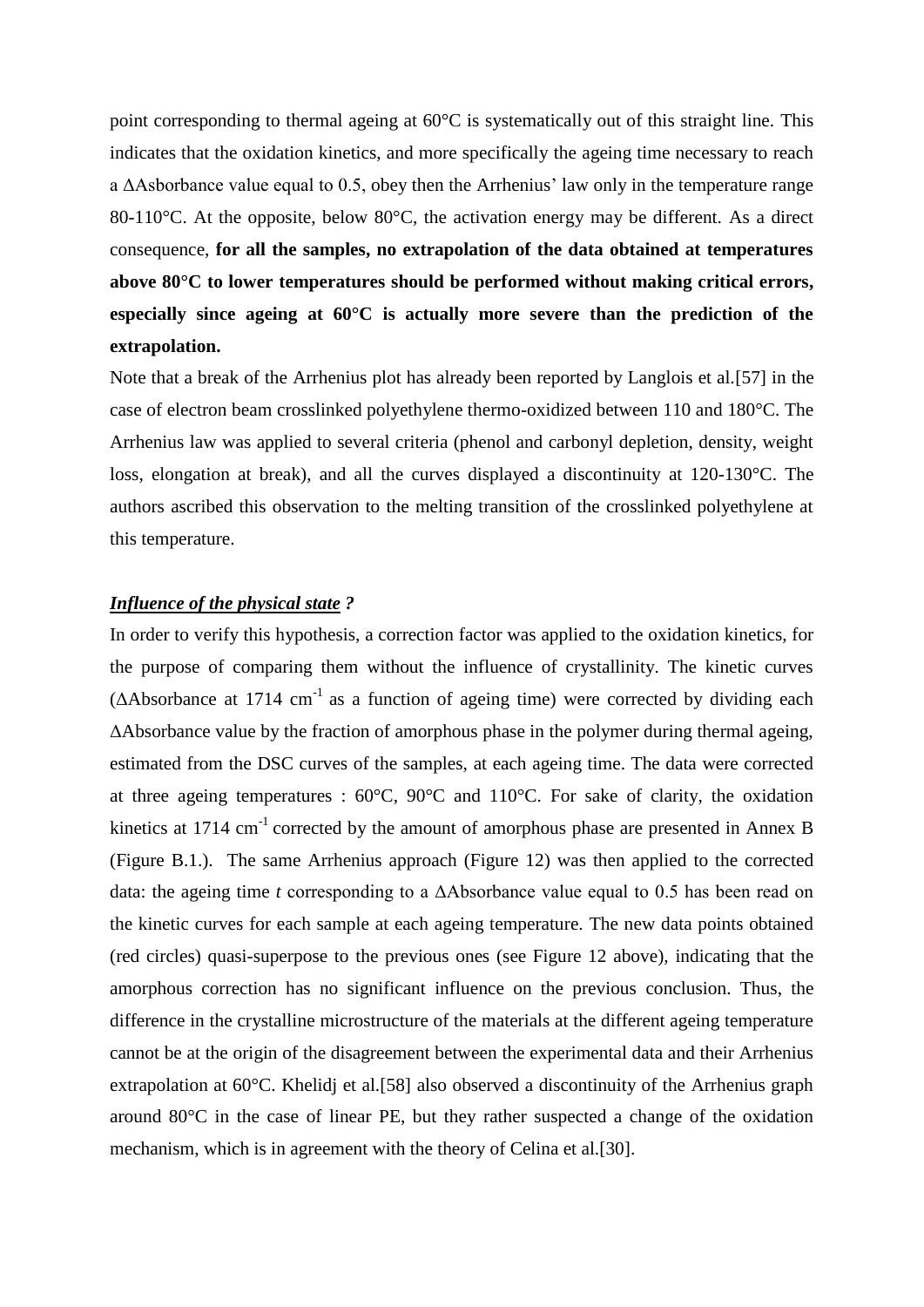# **4. Conclusion**

The study of the thermooxidative degradation of a crosslinked linear polyethylene/branched polyethylene blend has shown three main results. First, the thermo-oxidation mechanism of both polyethylenes was confirmed thanks to chemical derivatization treatments. Then, the 5050r blend contains more carbonylated oxidation products than the other samples for a given ageing time and ageing temperature. The hypothesis of a partial immiscibility of both PE and PEcB in this blend, as shown by rheology in the melt state experiments, could explain its higher degradation. Finally, the non-Arrhenius behavior of the thermal degradation of these material in the 60°C-110°C temperature domain was evidenced. The impact of the ageing temperature on the physical state of the polymers cannot be an explanation to this as there is no significant influence of the amorphous phase content on the experimental oxidation kinetics (characterised here by the IR absorbance variation at  $1714 \text{ cm}^{-1}$ ). Thus, our study evidences that, in the case of crosslinked PE/PEcB blends, accelerated ageing tests keep their predictive value in a quite limited temperature range (80 $\degree$ C  $\leq$  T  $\leq$  110 $\degree$ C), but are not representative of thermal degradation at temperature in use conditions (typically in a domain where  $50^{\circ}$ C  $\leq$  T  $\leq$  70°C).

# **Acknowledgments**

The authors wish to thank the Materials Ageing Institute (MAI-SN) for the financial support, Guillaume Gallot and Jean-François Larché (Nexans Research Center) for sample preparation, and Olivier Boyron (C2P2 Lyon) for SEC measurements.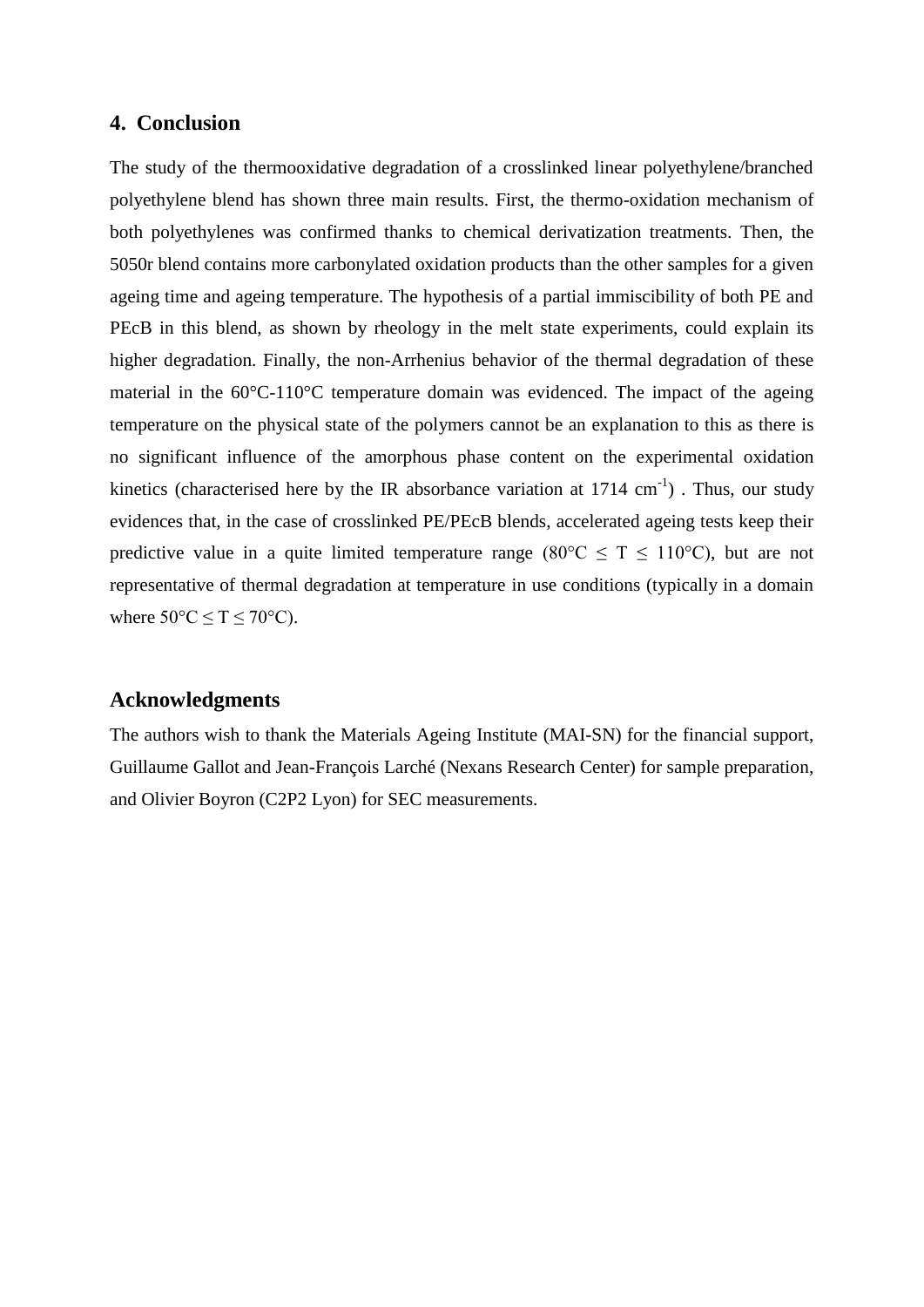# **References**

- [1] J. Xu, X. Xu, L. Chen, L. Feng, W. Chen, Effect of composition distribution on miscibility and co-crystallization phenomena in the blends of low density polyethylene with conventional and metallocene-based ethylene±butene copolymers, Polymer. 42 (2001) 3867–3874.
- [2] C. Liu, J. Wang, J. He, Rheological and thermal properties of m-LLDPE blends with m-HDPE and LDPE, Polymer. 43 (2002) 3811–3818.
- [3] C. Frederix, J.M. Lefebvre, C. Rochas, R. Séguéla, G. Stoclet, Binary blends of linear ethylene copolymers over a wide crystallinity range: Rheology, crystallization, melting and structure properties, Polymer. 51 (2010) 2903–2917.
- [4] M. Gardette, A. Perthue, J.-L. Gardette, T. Janecska, E. Földes, B. Pukánszky, S. Therias, Photo- and thermal-oxidation of polyethylene: Comparison of mechanisms and influence of unsaturation content, Polym. Degrad. Stabil. 98 (2013) 2383–2390.
- [5] L.E. Pimentel Real, M.B. Correia, A comparative study on the thermo-oxidative stability of polyethylene, Polym. Test. 31 (2012) 963–969.
- [6] J. Lacoste, D.J. Carlsson, Gamma-, Photo-, and Thermally-Initiated Oxidation of linear low Density Polyethylene: A Quantitative Comparison of Oxidation Products, J. Polym. Sci., Part A: Polym. Chem. 30 (1992) 493–500.
- [7] H. Vogt, H. Enderle, U. Schulte, J. Hessel, Thermal ageing of PE 100 pipes for accelerated lifetime prediction under service conditions, Plastics Pipes XIV Budapest, Hungary. (2008).
- [8] E.M. Hoàng, N.S. Allen, C.M. Liauw, E. Fontán, P. Lafuente, The thermo-oxidative degradation of metallocene polyethylenes. Part 1: Long-term thermal oxidation in the solid state, Polym. Degrad. Stabil. 91 (2006) 1356–1362.
- [9] F. Khabbaz, A.C. Albertsson, S. Karlsson, Chemical and morphological changes of environmentally degradable polyethylene films exposed to thermo-oxidation, Polym. Degrad. Stabil. 63 (1999) 127–138.
- [10] A.F. Reano, A. Guinault, E. Richaud, B. Fayolle, Polyethylene loss of ductility during oxidation: Effect of initial molar mass distribution, Polym. Degrad. Stabil. 149 (2018) 78–84.
- [11] J.-I. Weon, Effects of thermal ageing on mechanical and thermal behaviors of linear low density polyethylene pipe, Polym. Degrad. Stabil. 95 (2010) 14–20.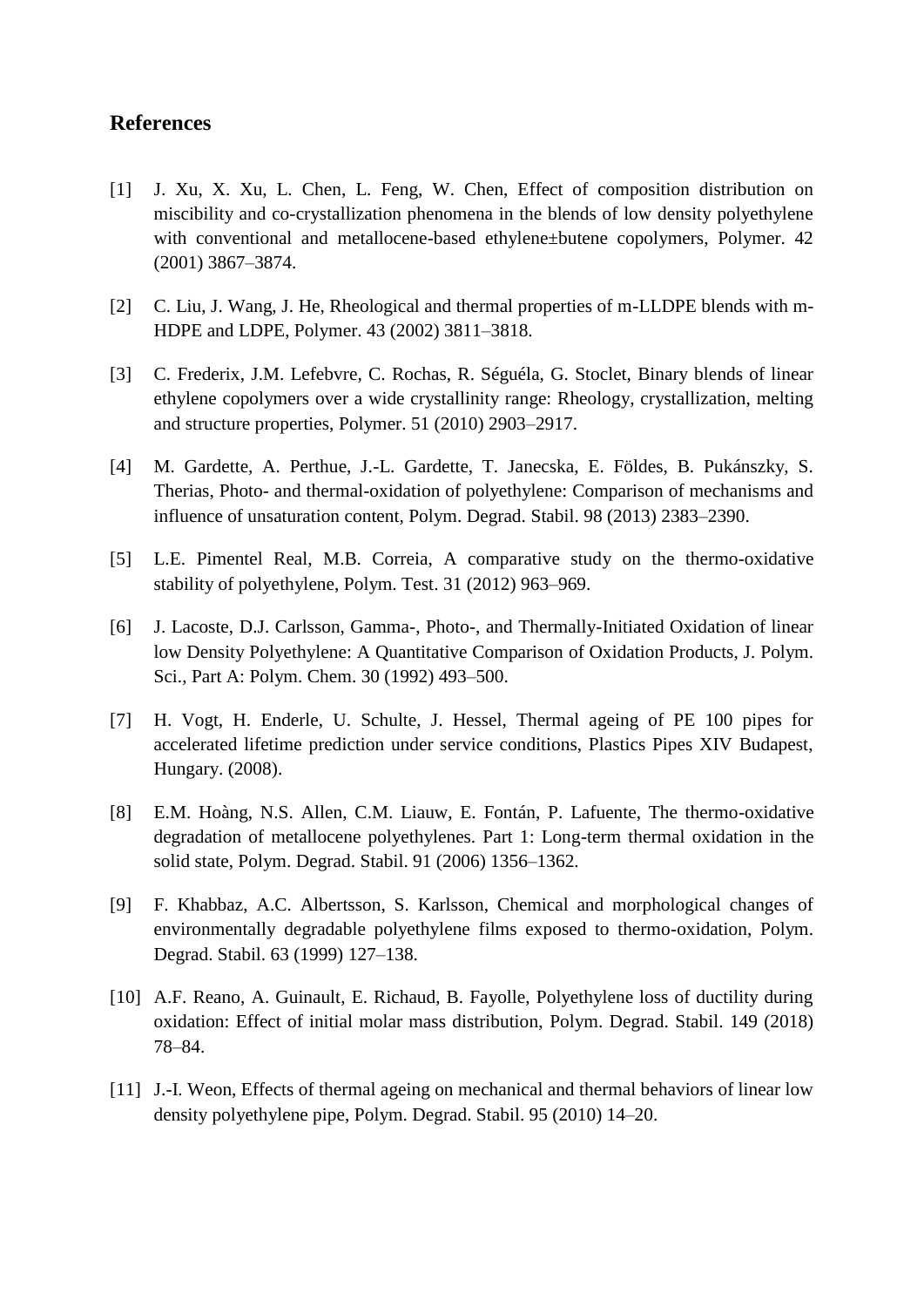- [12] Maryudi, Anwaruddin Hisyam, Rosli Mohd Yunus, Mohammad Dalour Hossen Bag, Thermo-oxidative Degradation of High Density Polyethylene Containing Manganese Laurate, Int. J. Eng. Res. Appl. 3 (2013) 1156–1165.
- [13] S.F. Chabira, M. Sebaa, C. G'sell, Oxidation and crosslinking processes during thermal aging of low-density polyethylene films, J. Appl. Polym. Sci. (2011) 5200-5208.
- [14] B.M. Imane, A. Asma, C.S. Fouad, S. Mohamed, Weathering Effects on the Microstructure Morphology of Low Density Polyethylene, Procedia Soc. Behav. Sci. 195 (2015) 2228–2235.
- [15] R. Ferhoum, Analysis of Thermal Ageing Effect (Hold Time Crystallinity Rate Mechanical Property) on High Density Polyethylene (HDPE), Int. J. Mater. Sci. Appl. 2 (2013) 109.
- [16] B. Fayolle, X. Colin, L. Audouin, J. Verdu, Mechanism of degradation induced embrittlement in polyethylene, Polym. Degrad. Stabil. 92 (2007) 231–238.
- [17] M. Celina, G.A. George, Characterisation and degradation studies of peroxide and silane crosslinked polyethylene, Polym. Degrad. Stabil. 48 (1995) 297–312.
- [18] K.E. Figueroa, Thermoanalytical study of an aged XLPE-pipe, Thermochim. Acta. 114 (1987) 115–124.
- [19] A. Perthué, P.-O. Bussière, M. Baba, J.-F. Larche, J.-L. Gardette, S. Therias, Correlation between water uptake and loss of the insulating properties of PE/ATH composites used in cables applications, Polym. Degrad. Stabil. 127 (2016) 79–87.
- [20] L. Boukezzi, A. Boubakeur, C. Laurent, M. Lallouani, DSC Study of Artificial Thermal Aging of XLPE Insulation Cables, in: IEEE (2007) 146–149.
- [21] L. Boukezzi, M. Nedjar, L. Mokhnache, M. Lallouani, A. Boubakeur, Thermal aging of cross-linked polyethylene, Annales de Chimie Science Des Matériaux. 31 (2006) 561– 569.
- [22] M. Nedjar, Effect of thermal aging on the electrical properties of crosslinked polyethylene, J. Appl. Polym. Sci. 111 (2009) 1985–1990.
- [23] C. Kim, Z. Jin, P. Jiang, Z. Zhu, G. Wang, Investigation of dielectric behavior of thermally aged XLPE cable in the high-frequency range, Polym. Test. 25 (2006) 553– 561.
- [24] K.T. Gillen, R. Bernstein, M. Celina, Non-Arrhenius behavior for oxidative degradation of chlorosulfonated polyethylene materials, Polym. Degrad. Stab. 87 (2005) 335-346.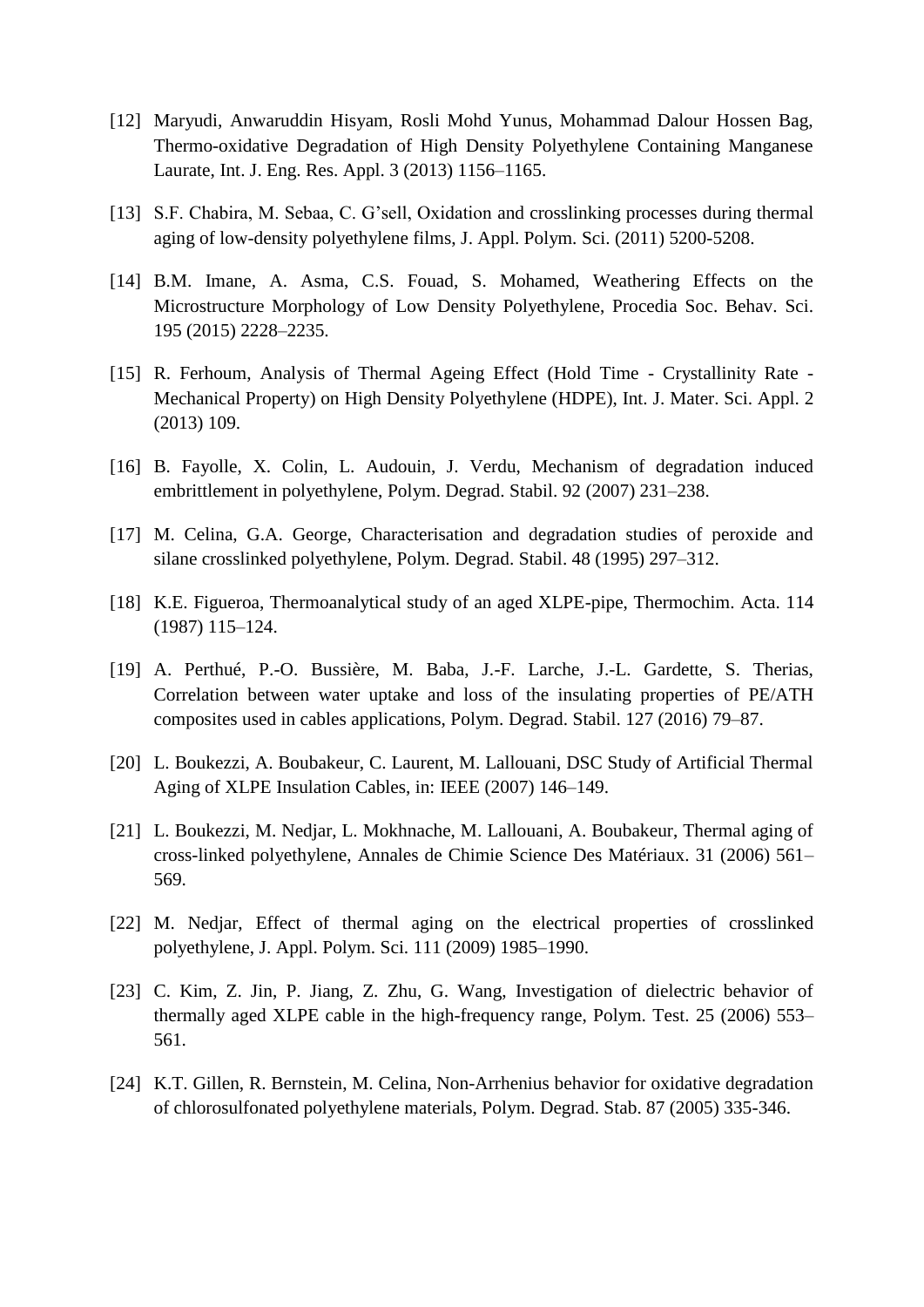- [25] K.T. Gillen, R. Bernstein, D.K. Derzon, Evidence of non-Arrhenius behavior from laboratory aging and 24-year field aging of polychloroprene rubber materials, Polym. Degrad. Stab. 87 (2005) 57-67.
- [26] K.T. Gillen, M. Celina, R.L. Clough, J. Wise, Extrapolation of accelerated aging data Arrhenius or erroneous?, Trends Polym. Sci. 5 (1997) 250-257.
- [27] K.T. Gillen, M. Celina, M.R. Keenan, Methods for predicting more confident lifetimes of seals in air environments, Rubber Chem. Technol. 73 (2000) 265-283.
- [28] P. Gijsman, J. Hennekens, J. Vincent, The influence of temperature and catalyst residues on the degradation of unstabilized polypropylene, Polym. Degrad. Stab. 39 (1993) 271-277.
- [29] F. Gugumus, Effect of temperature on the lifetime of stabilized and unstabilized PP films, Polym. Degrad. Stab. 63 (1999) 41-52.
- [30] M. Celina, K.T. Gillen, R.A. Assink, Accelerated aging and lifetime prediction: Review of non-Arrhenius behaviour due to two competing processes, Polym. Degrad. Stab. 90 (2005) 395-404.
- [31] E.T. Hsieh, J.C. Randall, Ethylene-1-butene copolymers. 1. Comonomer sequence distribution, Macromolecules. 15 (1982) 353–360.
- [32] A. Nuamthanom, Multidimensional NMR Studies of Poly (ethylene-co-1-octene) Copolymers and Poly (ethylene-co-vinyl Acetate-co-carbon Monoxide) Terpolymers, PhD Thesis, University of Akron (2007).
- [33] D.J. Carlsson, R. Brousseau, Can Zhang, D.M. Wiles, Identification of Products from Polyolefin Oxidation by Derivatization Reactions, ACS Symp. Ser. 364 (1988) 376– 389.
- [34] C. Wilhelm, J.-L. Gardette, Infrared identification of carboxylic acids formed in polymer photooxidation, J. Appl. Polym. Sci. 51 (1994) 1411–1420.
- [35] B. Wunderlich, Thermal Analysis, Academic Press (1990) 417–431.
- [36] R. Androsch, Melting and crystallization of poly (ethylene-co-octene) measured by modulated dsc and temperature-resolved X-ray diffraction, Polymer. 40 (1999) 2805– 2812.
- [37] S. Bensason, J. Minick, A. Moet, S. Chum, A. Hiltner, E. Baer, Classification of Homogeneous Ethylene-Octene copolymers based on comonomer contents, J. Polym. Sci., Part B: Polym. Phys. 34 (1996) 1301–1315.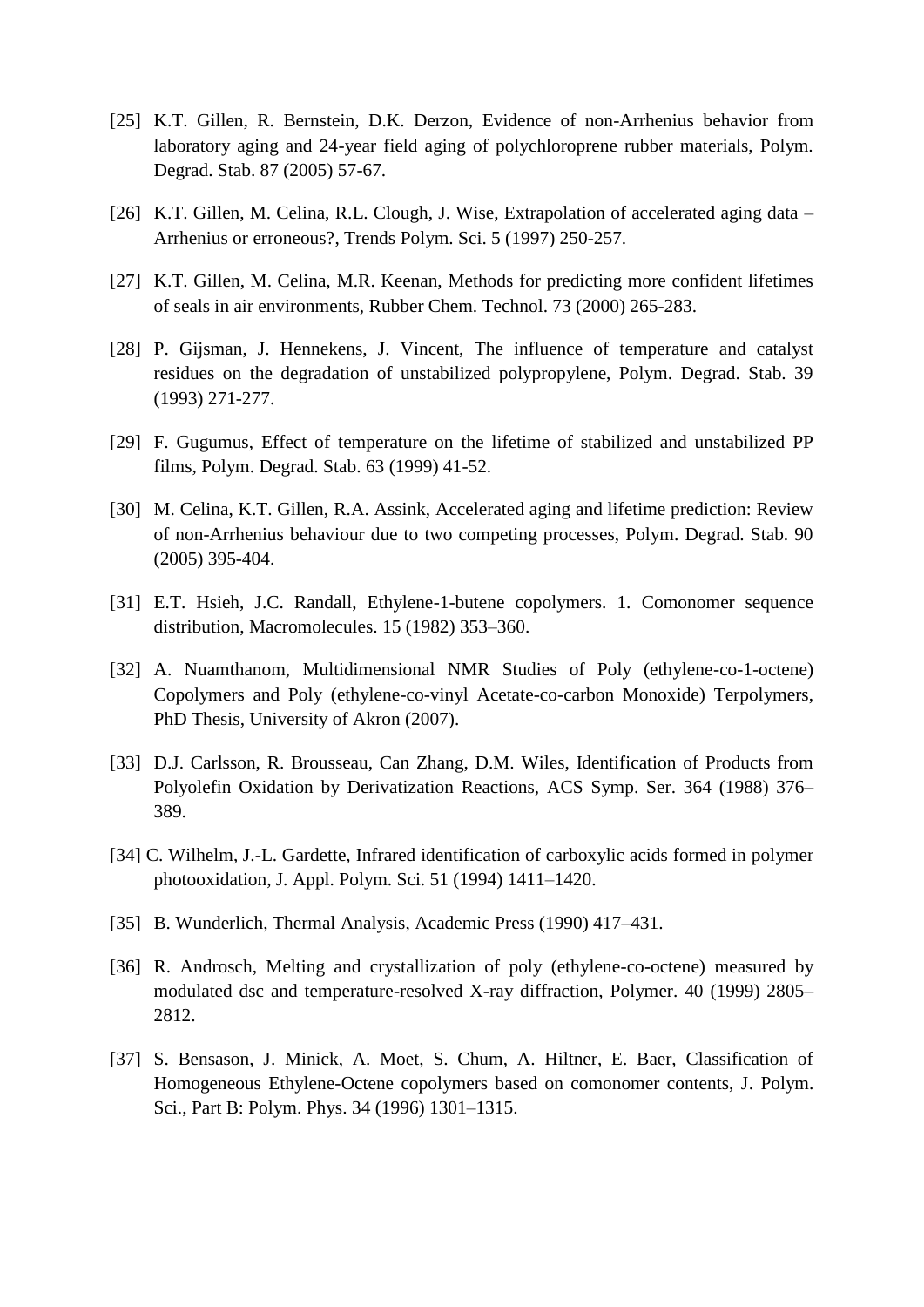- [38] H. Wen, H. Li, S. Xu, S. Xiao, H. Li, S. Jiang, L. An, Z. Wu, Shear effects on crystallization behavior of poly(ethylene-co-octene) copolymers, J. Polym. Res. 19 (2012).
- [39] A.G. Simanke, G.B. Galland, L. Freitas, J. Alziro H. da Jornada, R. Quijada, R.S. Mauler, Influence of the comonomer content on the thermal and dynamic mechanical properties of metallocene ethylene/1-octene copolymers, Polymer. 40 (1999) 5489– 5495.
- [40] H.P. Wang, S.P. Chum, A. Hiltner, E. Baer, Comparing elastomeric behavior of block and random ethylene-octene copolymers, J. Appl. Polym. Sci. 113 (2009) 3236–3244.
- [41] S.V. Eynde, V.B.F. Mathot, M.H.J. Koch, H. Reynaers, Thermal behaviour and morphology of homogeneous ethylene–1-octene copolymers with high comonomer contents, Polymer. 41 (2000) 4889–4900.
- [42] M. Zhang, D.T. Lynch, S.E. Wanke, Effect of molecular structure distribution on melting and crystallization behavior of 1-butene/ethylene copolymers, Polymer. 42 (2001) 3067–3075.
- [43] S.V. Eynde, V. Mathot, M.H.J. Koch, H. Reynaers, Thermal behaviour and morphology of homogeneous ethylene–propylene and ethylene–1-butene copolymers with high comonomer contents, Polymer. 41 (2000) 3437–3453.
- [44] Y. Badar, Z. Ali, Characterization of gamma irradiated polyethylene films by DSC and X-ray diffraction techniques, Polym. Int. 49 (2000) 1555–1560.
- [45] H.A. Khonakdar, J. Morshedian, M. Mehrabzadeh, U. Wagenknecht, S.H. Jafari, Thermal and shrinkage behaviour of stretched peroxide-crosslinked high-density polyethylene, Eur. Polym. J. 39 (2003) 1729–1734.
- [46] H. Brody, Intercristalline crosslinking of polyethylene, J. Polym. Sci. 15 (1971) 987– 1005.
- [47] D. Rana, H. Lim Kim, H. Kwag, S. Choe, Hybrid blends of similar ethylene 1-octene copolymers, Polymer. 41 (2000) 7067–7082.
- [48] C.A. Fonseca, I.R. Harrison, An investigation of co-crystallization in LDPE/HDPE blends using DSC and TREF, Thermochim. Acta. 313 (1998) 37–41.
- [49] R.L. Morgan, M.J. Hill, P.J. Barham, Morphology, melting behaviour and cocrystallization in polyethylene blends: the effect of cooling rate on two homogeneously mixed blends, Polymer. 40 (1999) 337–348.
- [50] R. Koplík, Ultraviolet and visible spectrometry, Theoretical overwiew. http://web.vscht.cz/~poustkaj/EN%20ASFA%20AU%20Kopl%C3%ADk%20UV\_VIS \_spectrometry.pdf.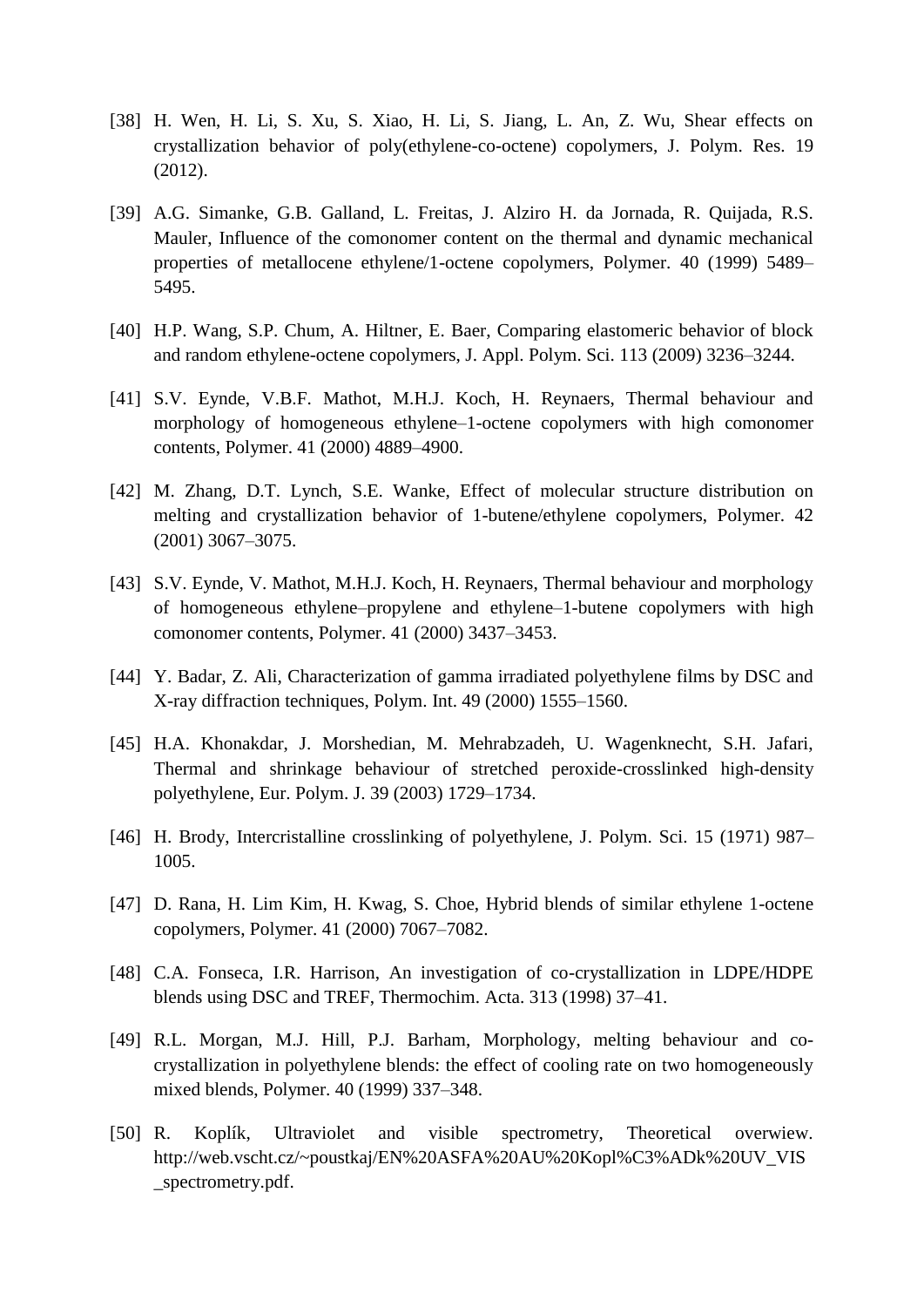- [51] H. Hagemann, R.G. Snyder, A.J. Peacock, L. Mandelkern, Quantitative infrared methods for the measurement of crystallinity and its temperature dependence: polyethylene, Macromolecules. 22 (1989) 3600–3606.
- [52] J. Petruj, J. Marchal, Mechanism of ketone formation in the thermooxidation and radiolytic oxidation of low density polyethylene, Radiat. Phys. Chem. 16 (1980) 27–36.
- [53] J. Lemaire, R. Arnaud, J.-L. Gardette, Low temperature thermo-oxidation of thermoplastics in the solid state, Polym. Degrad. Stabil. 33 (1991) 277–294.
- [54] D.J. Carlsson, R. Brousseau, Can Zhang, D.M. Wiles, Identification of Products from Polyolefin Oxidation by Derivatization Reactions, ACS Symp. Ser. 364 (1988) 376– 389.
- [55] B. Suresh, S. Maruthamuthu, A. Khare, N. Palanisamy, V.S. Muralidharan, R. Ragunathan, M. Kannan, K.N. Pandiyaraj, Influence of thermal oxidation on surface and thermo-mechanical properties of polyethylene, J. Polym. Res. 18 (2011) 2175– 2184.
- [56] G. Singh, H. Bhunia, P.K. Bajpai, V. Choudhary, Thermal degradation and physical aging of linear low density polyethylene and poly(L-lactic acid) blends, J. Polym. Eng. 32 (2012) 59-66.
- [57] V. Langlois, L. Audouin, J. Verdu, P. Courtois, Thermooxidative aging of crosslinked linear polyethylene: stabilizer consumption and lifetime prediction, Polym. Degrad. Stabil. 40 (1993) 399–409.
- [58] N. [Khelidj,](https://www.sciencedirect.com/science/article/pii/S0141391005004350#!) X. [Colin,](https://www.sciencedirect.com/science/article/pii/S0141391005004350#!) L. [Audouin,](https://www.sciencedirect.com/science/article/pii/S0141391005004350#!) J. [Verdu,](https://www.sciencedirect.com/science/article/pii/S0141391005004350#!) C. [Monchy-Leroy,](https://www.sciencedirect.com/science/article/pii/S0141391005004350#!) V. [Prunier,](https://www.sciencedirect.com/science/article/pii/S0141391005004350#!) Oxidation of polyethylene under irradiation at low temperature and low dose rate. Part II. Low temperature thermal oxidation, Polym. Degrad. Stab. 91 (2006) 1598-1605.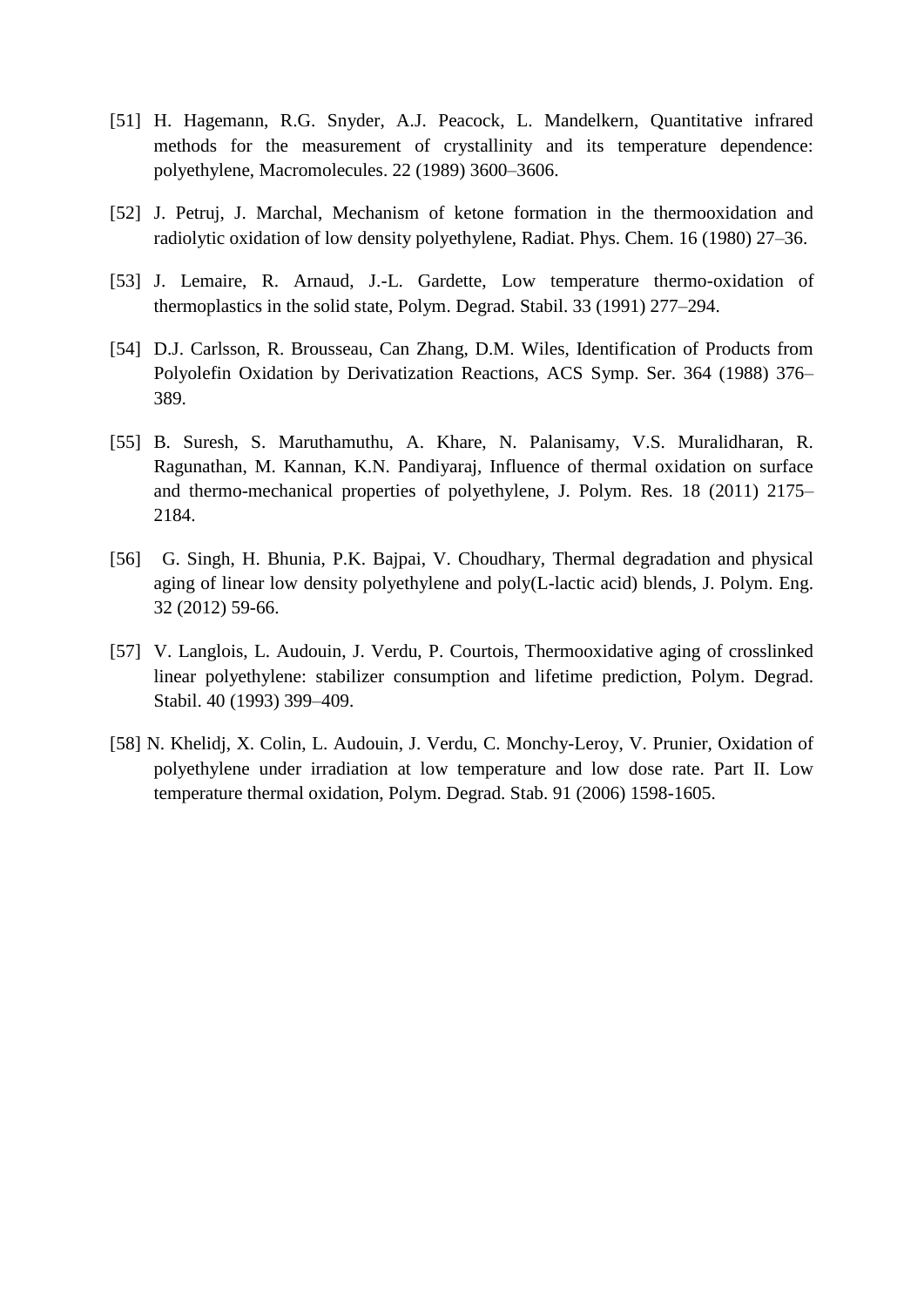# **Annex A**



**Fig. A.1.** Curves obtained from the rheology in the melt state experiments for PE, PEcB and the three blends.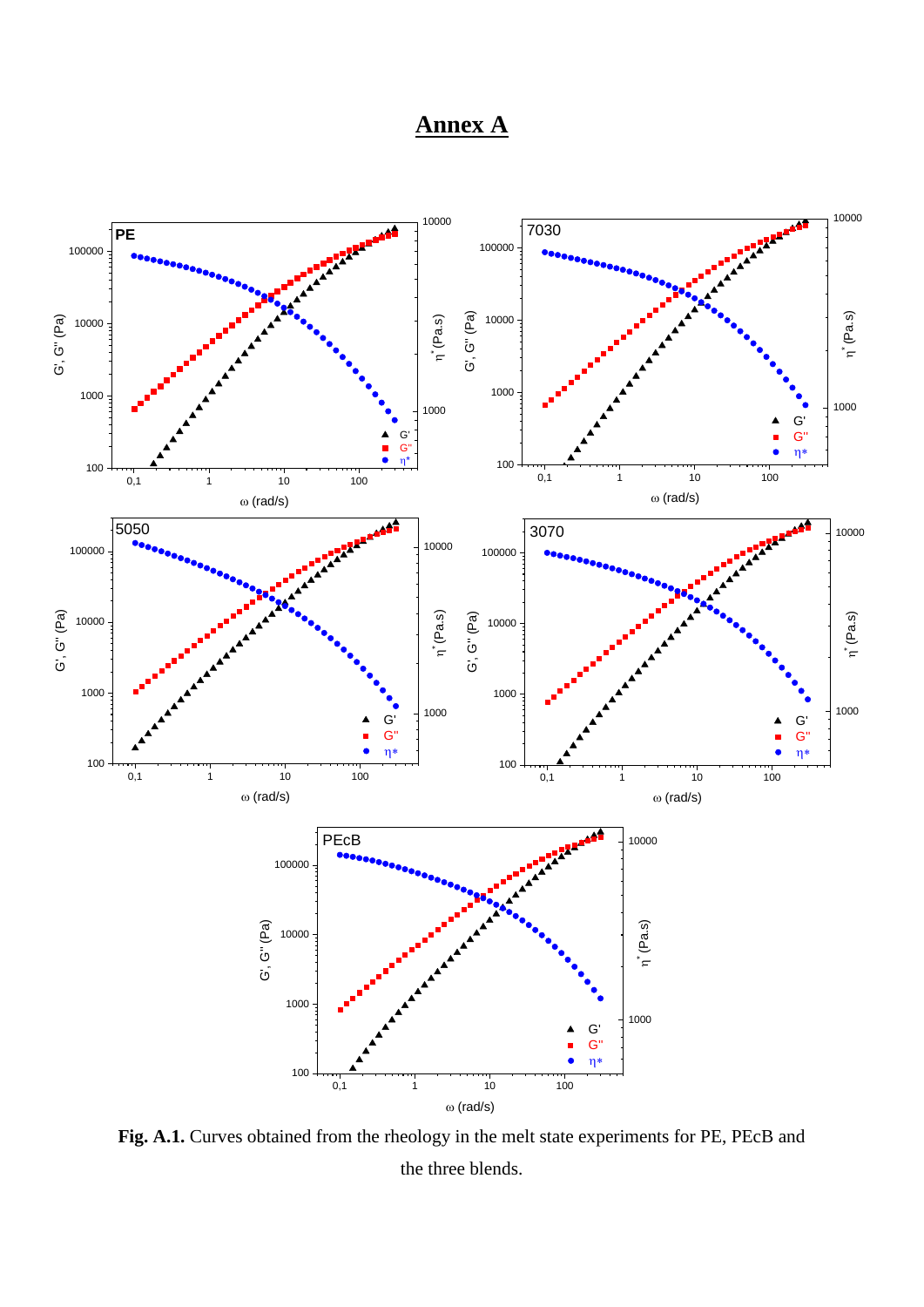

Fig. B.1. Kinetic curves at 1714 cm<sup>-1</sup> corrected by the amount of amorphous phase for thermal ageing at a) 60°C b) 90°C and c) 110°C.